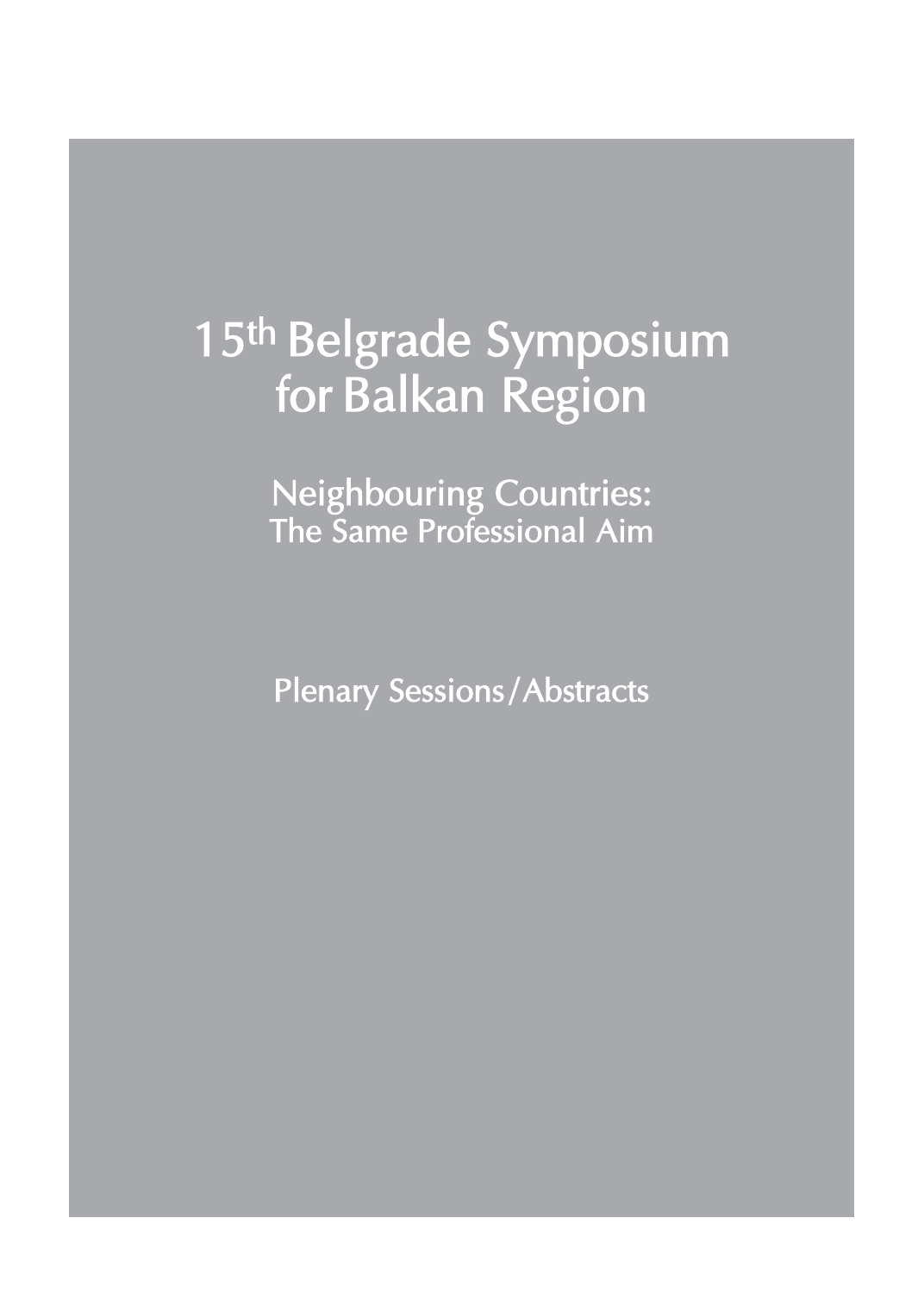#### UDK 577.1 : 61 ISSN 1452-8258

*J Med Biochem 38: 203–223, 2019 Plenarne sekcije*

## *Plenary sessions*

#### E-HEALTH TOOLS FOR THE MEDICAL LAB FOR BETTER OUTCOMES

*Bernard Gouget*

*Counselor for Public Health-FHF, Chair, IFCC-Committee on Mobile Health and Bioengineering in Laboratory Medicine (C-MHBLM), SFBC-International Committee, General Secretary of the International Francophone Federation of Clinical Biology and Laboratory Medicine (FIFBCML)* 

The increased pace of digital adoption is an ally in addressing the healthcare challenges in the networked age and the provision of high quality services is a critical component of patient care, involving diagnosis, monitoring and screening services. There is little doubt that an increasing number of laboratory and healthcare tasks performed by trained professionals today will be replaced by technology. Technology tools are increasingly automating highly standardized and repetitive routine laboratory tasks while wearable technologies, connected diagnostic and monitoring tools are facilitating the delivery of care to patients. eHealth changes the traditional delivery of healthcare. The digital healthcare transformation is taking place globally, the future is connected, patient centered, mobile and social. This digital paradigm is exerting a profound impact in Lab medicine. Digital lab medicine is totally disruptive because the changes in the capabilities to integrate and visualize complex diagnostic data. This represents an opportunity for radical changes to diagnostic health strategies in the rapid changing healthcare environment. These innovations are changing the facts like how we live, how we acquire information, how we interact with each other, and how we practice the profession of specialist in lab medicine. In the face of exponential growth of applications in telemedicine, tele-biology and m-health with the smart phone applications, the laboratory systems need to meet new demands for data exchange with clinical electronic record systems for test requesting and results reporting. The scope and scale of m-health interventions range from simple direct-to-individual consumer and interactive patient provider communications to more complex computer-based systems facilitating coordinated patient care and management. Properly implemented digitization can enable better patient outcomes, improve convenience, potentially lower healthcare costs. The new tools that can give us a much more high-definition view of the patients; because the wearable sensors that track a wide range of important physiologic parameters continuously. The digitization of health care and lab medicine can also improve the clinician-medical biologist-patient relationships, allowing more time for human interaction when care is boosted by digital technologies that better individualize diagnostics and patient monitoring. The future of Lab medicine is challenging with the integration of these disruptive technologies, increasing innovation and transformational changes. The specialist in lab medicine must reinvent his leadership in face of the digital transformation, as well as reinforce strong relationships with patients and practitioners to provide always-on services. Because the plethora of existing apps, it is important to continually evaluate which apps are effective for which patients and situations. Digitalization and e-health characterize not only a technical development, but also a state of mind, a way of thinking and a commitment for networked, global thinking to improve health care locally regionally and worldwide. eHealth also presents a series of ethical and legal challenges among other things, privacy, consent and liability are implicated, as are changes in the health care professional-patient relationship. The convergence of personalized medicine with digital health and artificial intelligence, systems biology, social networks, big data analytics and precision medicine is on the cusp of enabling an emerging field: scientific wellness. By leveraging Big Data and scientific advancements while maintaining the important doctor-patient-lab specialist bond, the future of healthcare system will go beyond curing diseases. it will be possible to offer more personalized and cost-effective care systems through predictive patient analytics.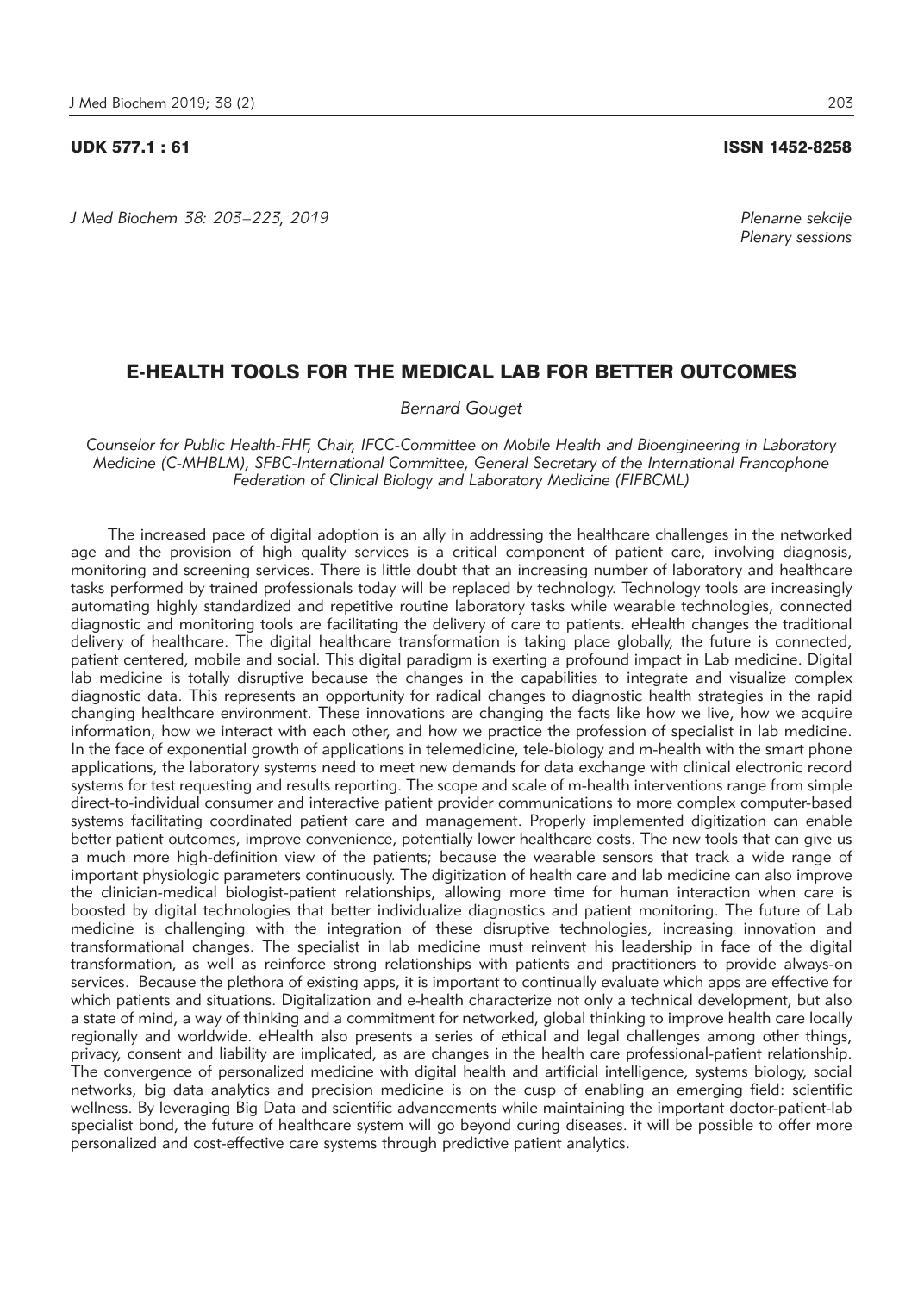## DIGITAL TOOLS IN LABORATORY MEDICINE

*Damien Gruson*

*Department of Laboratory Medicine Cliniques Universitaires Saint-Luc, Bruxelles, Belgium*

The use of digital technologies and mobile health (mHealth) applications is driven by the continuous development of connected devices, sensors and digital health applications. Digital technologies participate in precision medicine with potential impact on prevention, early diagnosis and monitoring of chronic diseases. An increasing evidence shows that mHealth technologies decreases the number of disease-related health outcomes in patients suffering from chronic diseases in comparison to regular care. In the case of diabetes, significant improvements were observed in compliance with better control of glucose levels, compliance, and stress levels. Process improvements were also reported with fewer failed appointments, quicker diagnosis and treatment, and improved teaching and training. In patients with heart failure, mHealth can participate in a decrease of the length of stay in hospitals and in maintaining the activities of daily living. Digital tools have also the potential to strongly reinforce patient empowerment and engagement. The impact of mHealth is clearly evident in the increase in selfmanaged patients affected by chronic conditions, whereby patients with chronic conditions make day-to-day decisions about self-managing their illnesses. The efficiency of patient empowerment and self-management has been demonstrated in diabetic patients and more empowerment and interactivity stimulated by sensors and connected devices. The use of digital technologies could also increase the literacy of patients with chronic diseases. Education through mHealth technologies complements traditional patient education in supporting patients to live the best possible quality of life with their chronic condition. The educational potential is greater as it will also contribute to making the patients with chronic diseases more effective in their decisions and therefore can improve outcomes and can reduce costs. This new manner of education is also contributing to more selfmanagement of the conditions and to a closer adherence to physicians' recommendations. Last but not least, the development and use of emerging digital technologies will rely on patient centric approaches as well as more multidisciplinary team work engaging multiple healthcare professionals and more dynamic junctions between primary care and hospitals.

#### MACHINE LEARNING AND LABORATORY MEDICINE

*Sergio Bernardini*

*University of Rome Tor Vergata, Dept. of Experimental Medicine, Rome, Italy*

Artificial intelligence (AI) is a field of computer science that aims to mimic human thought processes, learning capacity, and knowledge storage. Computer science advances and ultra-fast computing speeds find artificial intelligence (AI) broadly benefitting modern society-forecasting weather, recognizing faces, detecting fraud, and deciphering genomics. While diagnostic confidence never reaches 100%, combining machines plus physicians reliably enhances system performance. AI is being successfully applied for image analysis in radiology, pathology, and dermatology, in robot assisted surgery, virtual nursing assistant, administrative workflow assistant, fraud detection, dosage reduction error, connected machines, clinical trial participant identifier, preliminary diagnosis, automated image diagnosis, cybersecurity. Machine learning is a type of AI that allows computer programs to adjust when exposed to new data, in effect, »learning« without being explicitly programmed and used algorithms that identify patterns in structure data. Machine learning is similar to data mining in which databases are examined by humans to produce new information and insight. However, machine learning provides an unbiased analysis of the data. AI has the potential to generate a new revolution in laboratory medicine. Perhaps the best-known example of AI in healthcare is IBMs Watson. This has found broad utility in managing hospital care more effectively, accelerating drug discovery, identifying appropriate cancer treatments, and matching patients with clinical trial. One application relevant to the reporting of clinical laboratory results is Watson for Genomics. This AI-based system rapidly analyzes and categorizes genetic alterations related to cancer progression revealed by genetic analysis of tumor tissue and then provides potential therapeutic options. A core diagnostic modality in the clinical laboratory is the interpretation of images from body fluids or tissue. In the routine evaluation of peripheral blood and urine, automated instrumentation has been introduced. However, the examination of tissue samples (surgical pathology) has not advanced into an automated process. The emergence of combining digital whole slide imaging and artificial intelligence may lead to AI-centered diagnoses of tissue samples. The Internet of Things (IoT) refers to the wide range of devices (things) that can be connected to the Internet. In the clinical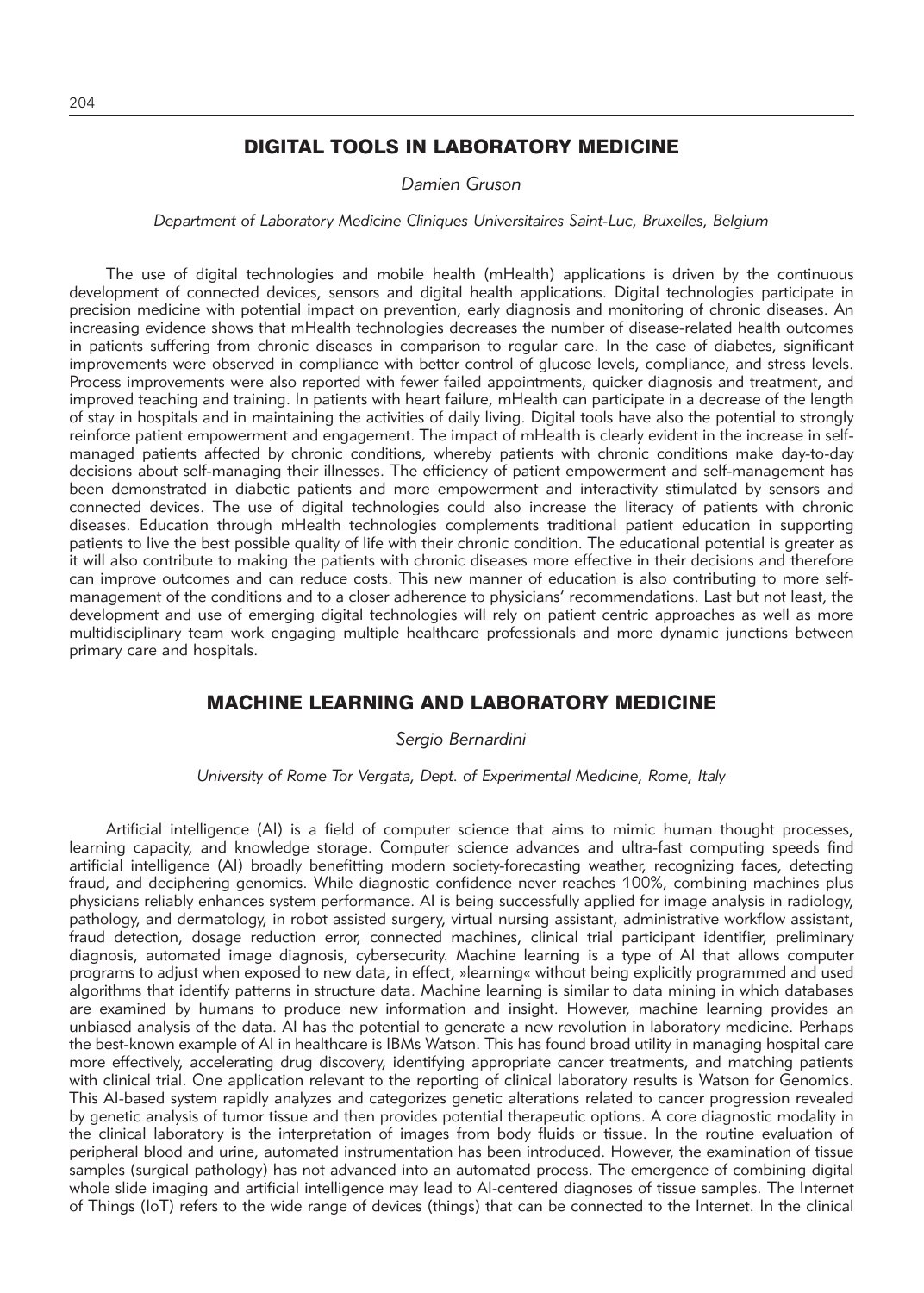laboratory, one prospect is the connection of all laboratory components to a system from which they can be monitored and controlled. For example, a clinical analyzer can be a member of the IoT, and its connectivity permits remote monitoring for a proactive response to instrument issues. Another example, is an IoT temperature sensor inside a specimen transport container to obtain real-time data about sample conditions (e.g., temperature) during transit and delivery. Another important AI-based technology is augmented reality, a technology that integrates digital information with a user's environment in real time. In healthcare, one application is in phlebotomy to make finding veins easier. Based on the current pace of development in AI, it seems highly likely that the clinical laboratory will make more use of AI-based technologies such as decision support systems to aid human image-based diagnosis.

## LEADERSHIP SKILLS

*Ana-Maria [imundi}*

*Department of Medical Laboratory Diagnostics, University Hospital »Sveti Duh«, Zagreb, Croatia*

Besides knowledge, competence and skills in laboratory medicine, specialists in laboratory medicine are nowadays required to have a number of soft skills to help them positively interact with their employees and their team members. Being in a leadership position certainly requires good leadership skills. It is difficult to say which are the most important skills, one leader must have. Being a good leader means to excel in many of them, if not all. The more, the better. For sure, a good leader is able to communicate effectively. Communication means not only to articulate your thoughts clearly, without ambiguity and with utmost clarity, but also to be a good and active listener, who is able to read nonverbal communication and verbal language. A good leader will be the one who will always facilitate group conversations to make them as focused as possible to the meeting outcomes and goals. A good leader is also the one who is committed to the continuous and ongoing pursuit of his or her mission and vision. The most successful leaders are those who have the ability to always capitalize their efforts to turn their vision into a reality. Great leaders are trustworthy and responsible, they treat others with fairness and empathy, always showing respect towards his/her colleagues and teammates. One important skill of successful leaders is to be modest and humble about the value of themselves. Instead of viewing themselves as being great and irreplaceable, good leaders will always be encouraging others to grow. Leadership skills also involve ability to effectively delegate tasks and motivate others. To be a successful leader one must be trustworthy, creative and flexibile. Last, but not the least, great leaders must be honest and have high integrity, these values are indeed the true foundations of a good leadership. Although some would argue that leaders are born, not made, the truth is that leadership skills can be learned and developed. This lecture will provide an overview of some most important skills of a leader, show why they are important and how these skills can be obtained and improved.

## PROJECT MANAGEMENT

*Giuseppe Lippi*

*Section of Clinical Biochemistry, University of Verona, Verona, Italy*

Laboratory diagnostics plays a crucial role in modern medicine, since it provides essential contributions to the clinical decision making, to the managed care, but also for optimizing care pathways, streamlining activities before, during and after analysis, promoting standardization and/or harmonization, and improving appropriateness. Recent changes in the essential nature of clinical laboratories, mostly resulting from technological advancements, shortage of vocations and cost-containing policies, have however contributed to catalyze a paradigmatic transformation of laboratory professionals. Original and basic tasks, mostly encompassing development or selection of analytical techniques along with organization of workflows within the laboratory, need now to be integrated and combined with a number of new responsibilities. The main drivers of this paradigm shift essentially include major commitment to information technology, internal (i.e., consolidation) and external (i.e., networking) laboratory reorganization, increasing liability to administrative skills, human resource management and budgeting, as well as the co-called »diagnostic stewardship« and the progressive integration of new diagnostics disciplines such as the » -omics« sciences along with more conventional techniques (e.g., clinical chemistry, immunochemistry, hematology, hemostasis, microbiology and virology). Importantly, laboratory professionals need now to be more familiar with project management (i.e., the practice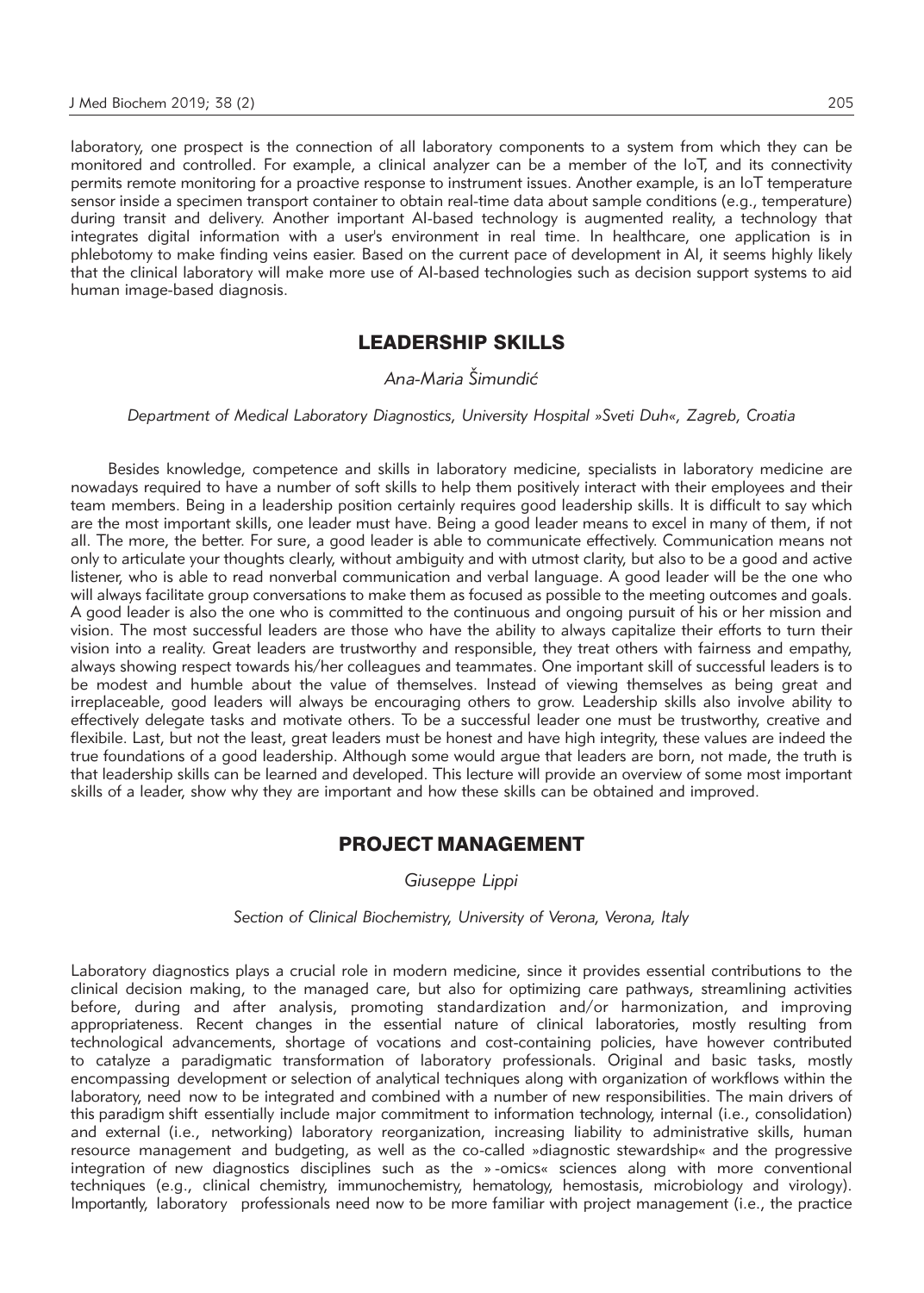of achieving specific goals and meet specific targets), which not only encompasses laboratory reorganizational efforts (human, technical and economic), but also necessitates test menu optimization, elimination of manually-intensive procedures and obsolete tests, budget planning and monitoring, provision of appropriate education and training to the staff, as well as a close relationship with syndicates, hospital administrators and politicians. These new tasks would hence require that clinical expertise and technical training shall be integrated with administrative skills, thus partially transforming laboratory professionals in business people and executives, which well depict a new and more complex job description of laboratory professionals. Albeit the need to stay abreast of these newly essential activities has been somehow overlooked in the past, the time has come to move forward towards an innovative and multifaceted dimension for our discipline.

## COMMUNICATION BETWEEN THE CLINICAL LABORATORY AND ITS USERS

#### *Graham H. Beastall*

*University of Glasgow, Glasgow, UK. Past President of IFCC*

One definition of communication is 'the imparting or exchanging of information by speaking, writing, or using some other medium'. This concept is familiar to everyone but achieving effective two-way communication is a challenge in all areas of professional practice, including laboratory medicine. Communication between the clinical laboratory and its users occurs mainly in the pre-analytical and in the post-analytical phases of operation. These two phases account for up to 90% of all laboratory medicine errors and in most cases the errors can be attributed to a breakdown of communication. Examples of communication errors include:

Pre-analytical phase: wrong test, wrong sample, wrong container, wrong transport, inaccurate patient information;

Post analytical phase: results not received, results ignored, results miss-understood, inappropriate patient follow-up.

Optimizing communication between the clinical laboratory and its users should be a central component of all laboratory improvement plans and it is an essential element of quality management and laboratory accreditation. A systematic approach to improving communication can be developed by addressing simple questions:

Who are the users with whom I should communicate?

What is the information that needs to be communicated?

When should I communicate with these user groups?

What are the most effective communication methods for each of the user groups?

How can the effectiveness of my laboratory communication be measured?

Examples of 'good' and 'poor' answers to these questions will be presented to illustrate how simple actions can increase the effectiveness of communication. Finally, it must be remembered that effective communication is two-way, so that users must be able to have clear and easy access to the clinical laboratory for information or advice. Examples of how this may be achieved will be presented. Listening is often said to be the most important communication skill.

## LABORATORY STANDARDS IN SLOVENIA: GROWING UP STEP BY STEP

*Evgenija Hom{ak*

*Department for Laboratory Diagnostics, University Clinical Centre Maribor, Maribor, Slovenia*

The history of Laboratory Medicine in Slovenia has begun in the fifties of the previous century, when our colleagues who have been working in the field of medical biochemistry wished for a society that would pursue better recognition of medical biochemistry in Slovenian health care and enhance its professional development and value. After several attempts, on October 2nd 1961 our colleagues of that time decided to join Slovenian Pharmaceutical Society and established Section of Medical Biochemists and acted as a part and within it. After 33 years, in 1995, the association became independent with the name of Slovenian Association of Clinical Chemistry (SZKK) and with first own statutes. Since then SZKK has been a member of the International Federation of Clinical Chemistry and Laboratory medicine (IFCC), and in mid-nineties it joined also the European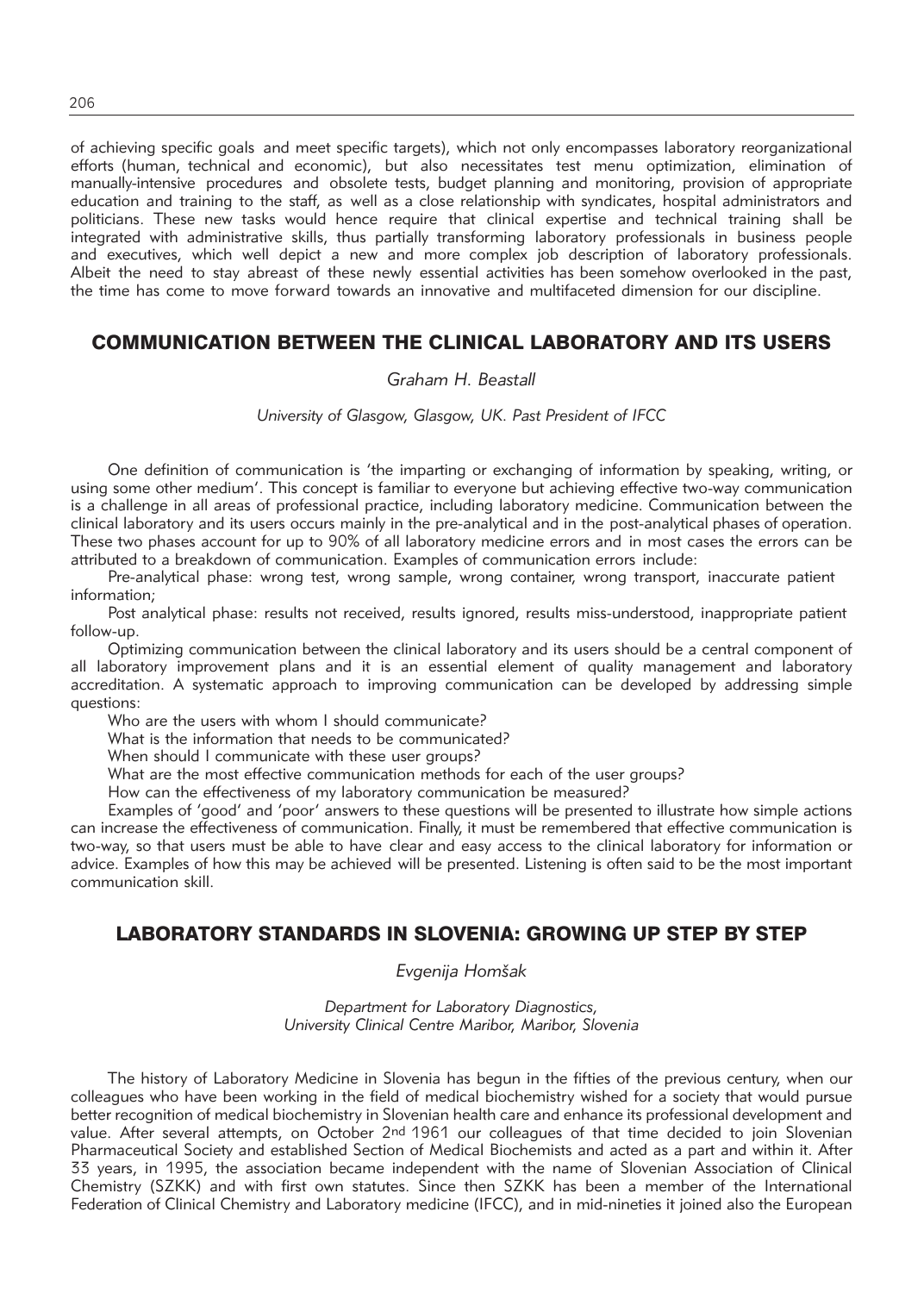Federation of Clinical Chemistry and Laboratory Medicine (EFLM), where our members are actively involved in various working groups and committees. According to important efforts for better recognition and harmonization of our profession on EFLM level, in March 2014 we have been renamed into Slovenian Association for Clinical Chemistry and Laboratory Medicine (SZKKLM). Throughout the years, also according to the intensive activities of SZKKLM, our profession achieved noticeable progress with established and implemented internal and external verification of quality of work within clinical chemistry laboratories, procedures of analysis were unified, educational system was improved and branched, permanent education courses started for all profiles, with different level of achieved education (technicians, engineers, specialists) and Republican professional College of Clinical Chemistry and Laboratory Medicine (RSK) began to operate. Today the association connects 324 members with different educational backgrounds. More than half of them are university graduates in pharmaceutical, chemical, biological, biochemical or other biomedical professional fields. A lot of them (80) have also successfully completed the specialization in medical biochemistry at Ministry of Health and also obtain academic degree (M. Sci. or PhD). Slovenian specialists in medical biochemistry regarding the achieved equivalent standard of education since 1994 and EC4/EFLM registration, can obtain the title of European Specialist in Laboratory Medicine (EuSpLM). Members' and society common goal is to ensure a constant development of clinical chemistry and laboratory medicine in Slovenia, following international standards. With association and cooperation with other Slovenian (Slovenian Chamber of Laboratory Medicine, Faculty of Pharmacy, RSK) and foreign professional (IFCC, EFLM), scientific, research and educational institutions, we are constantly improving the education system (specialization), providing the recommendations for different laboratory fields of diagnostics and impact on general development of our profession. In cooperation and under the auspices of IFCC and EFLM, the SZKKLM regularly organizes Slovenian and international congresses of clinical chemistry and laboratory medicine, conferences on the topic of accreditation and quality in medical laboratories and by organizing regular professional meetings, seminars and workshops, ensure continuing professional education of all our members (technicians, engineers and specialists). In an effort to improve the quality of work in medical laboratories on different levels (primary, secondary and tertiary level), including the private small POCT laboratories in physician's ambulant/outpatient treatment units, in 2004 we prepared and implemented, together with the authorities (Ministry of health, RSK), the By-law of Rules on minimum conditions to be met by the laboratory to obtain a work permit. With this document, which was prepared according to the ISO 15189, we established the »pre-accreditation« system, according to which each laboratory in Slovenia was expected to work. Different commissions, constituted by Medical biochemistry professionals and appointed by the Ministry of Health, every 5 years evaluate the implementation of this document in each laboratory and confirm or decline the success of the implementation according to which the Ministry of health give the permission to work. With the help of this established system, during these years we have been able to rise up the quality of the professional work in medical and POCT laboratories on a high and for the patient's safe level. Since the last three years, after establishing the national accreditation body in Slovenia (Slovenian Accreditation), we are also dealing with the more intensive approach to established accreditation process also for medical laboratories. Since now, we have already 3 national laboratories that joined pilot project and gained Accreditation according to the SIST EN ISO 15189:2013. The main problem and the reason, that accreditation process was not in the past and is still not so intensive, is the really high financial cost, that should be needed for its implementation. In an effort, to increase the visibility of our profession, in 2014 SZKKLM for the first time, organized the Open Day of Slovenian Clinical Laboratories, marking the 2nd October, the Slovenian Day of Clinical Chemistry and Laboratory Medicine. Laboratories throughout Slovenia opened their doors to the wider public and organized guided tours. Patients, journalists and other health professionals were invited to the laboratories, where they were shown our working environment and diagnostic procedures, and on that way bring the Laboratory Medicine close to the general population.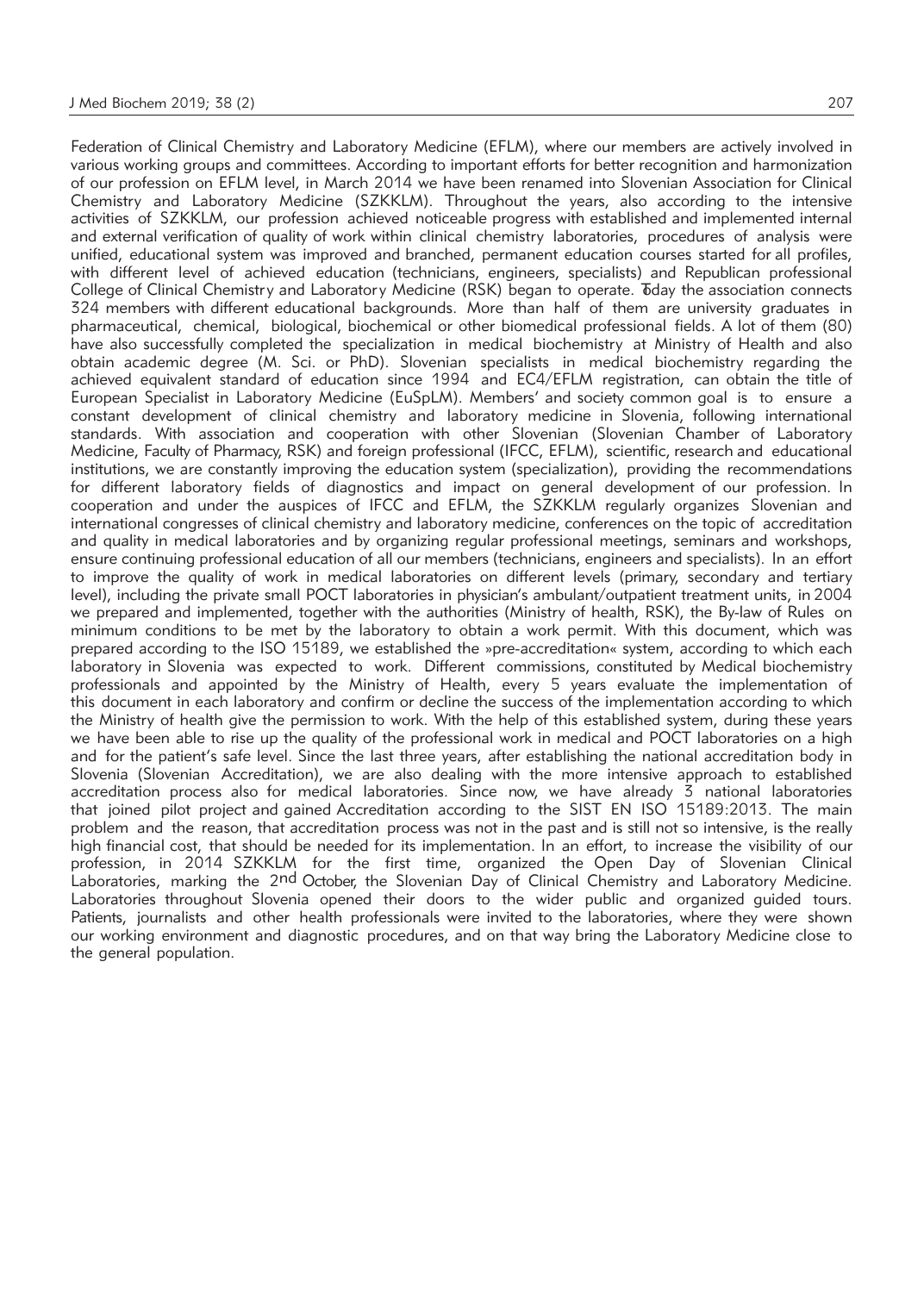### STANDARDIZATION AND HARMONIZATION IN LABORATORY MEDICINE IN CROATIA: CURRENT STATE AND FUTURE CHALLENGES

Jasna Leniček Krleža

*Biochemistry and Hematology Department of Children's Hospital Zagreb, Croatia Croatian Centre for Quality Assessment in Laboratory Medicine, Croatian Society of Medical Biochemistry and Laboratory Medicine, Zagreb, Croatia*

Modern medicine is based on the values and quality of health care with health and safety of patients in the center. In the patient management system, laboratory medicine plays an important role because the results obtained in the laboratory are used in diagnosis, monitoring and treatment of diseases and provide the basis for clinical decision making. From a perspective of patients who are often diagnosed and treated in different medical institutions and / or health care systems, comparable, or harmonized test results across different measurement systems in different laboratories (time and location) become imperative. From clinician's perspective, only comparable results provide the basis for the use of same clinical guidelines, reference intervals, and interpretation of the results for a clinical decision. Besides, harmonization of the results of laboratory tests also increases the confidence in laboratory diagnostics and reduces the confusion of doctors and patients. An additional important aspect of harmonization is the benefit of sharing patients' results at various levels of the health system, often as part of patient's electronic records. Harmonization of measurements from different analytical systems is usually achieved by standardization and traceability of all procedures to the higher reference system. Although they are closely related and are often used interchangeably, harmonization and standardization relate to two different concepts of metrology principles. Standardization implies the traceability of results reported in SI (System International Units, SI) units to reference materials and / or higher order reference methods, while harmonization means consistency or comparability of measurement results. From perspective of laboratory and laboratory medicine, high standards of patient safety and medical care can only be met by controlling of the overall laboratory testing process (TTP), which includes the validation, implementation and monitoring of all pre- analytical, analytical and post-analytical processes in the laboratory. These procedures identify key quality indicators that are validated and improved over time. TTP quality assessment is carried out based on the guidelines and regulations adopted by national and international regulatory bodies.The quality of analytical processes is mostly based on IQC data and external quality assessment (EQA). In addition to checking and / or verifying the methods and measurement procedures used by the Medical Biochemistry Laboratories (MBL) and the regular performing of the IQC, the participation of the EQA program today is the »integrated professional activity of medical laboratories« and basis for improving activities that deliver high standards in quality medical care for patients. The term external quality assessment is used to describe a method or procedure that allows comparison of laboratory results with the results of other laboratories – comparative laboratories or reference laboratories. Although traditionally engaged in analytical quality, EQA is applied to other aspects of overall testing (pre-analytic and post-analytic processes) and has an educational, supportive and structured approach to improving laboratory results. Individual laboratory assessment and EQA play a central role in monitoring and promoting global initiatives towards standardization and harmonization of laboratory results. Based on this background, this presentation aims to present the results and challenges for the better interlaboratory comparability of MBL in Croatia, through the prism of two established tools: IQC and EQA.

## MEDICAL BIOCHEMISTRY LABORATORIES AS PART HEALTH CARE SYSTEM IN SERBIA

*Svetlana Ignjatovi}*

*Department of Medical Biochemistry, University of Belgrade, Faculty of Pharmacy and Center for Medical Biochemistry, Clinical Centre of Serbia, Belgrade, Serbia*

Serbia has inherited a health system financed by compulsory health insurance contributions, based on 10.3% payroll taxes (the Bismarck social insurance model). With the development of a private healthcare services and institutions for the last fifteen years, about 38% of expenditure for healthcare services in Serbia are paid out of pocket. The healthcare system was used to provide easy access to comprehensive health services for all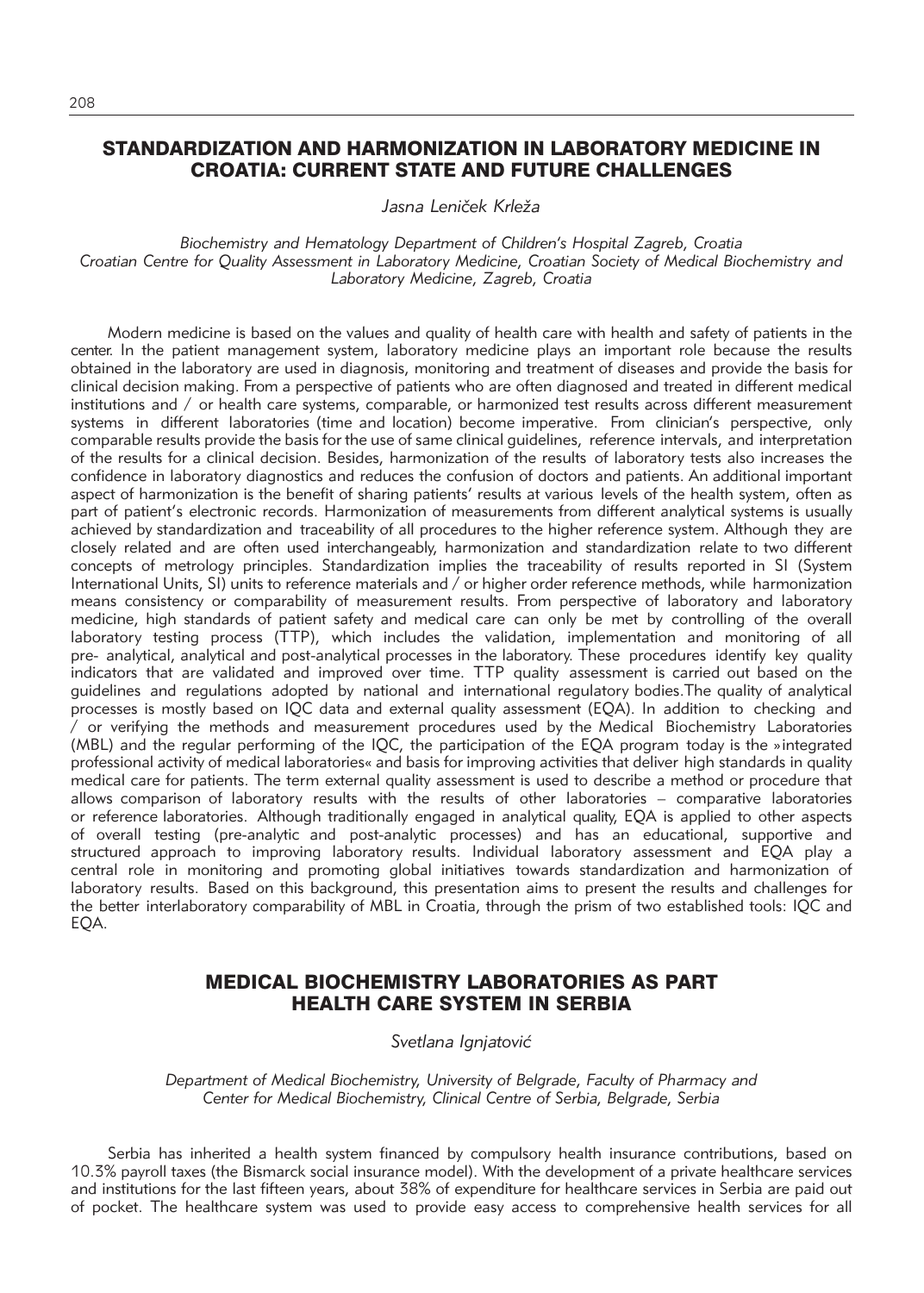population. Health care in Serbia is provided through a wide network of public health care institutions owned and controlled by the Ministry of Health. Serbia has 261 state medical biochemistry laboratories, and 193 private laboratories registered at the Chamber of Biochemists of Serbia. In these laboratories work 295 Masters of Pharmacy-Medical Biochemists, 227 Medical Biochemistry Specialists (graduated at the Faculty of Pharmacy), and 276 Clinical Biochemistry Specialists, which are Doctors of Medicine. Education of specialist of medical biochemistry is equivalent with the EC4 register standards and they are responsible for complete laboratory organization and management from pre- to post-analytical phase, laboratory protocol preparation, internal and external quality control, laboratory accreditation etc. The licensing for medical biochemistry professionals was begin after the establishment of the Health Council in 2009 and license renewal depends on having collected a minimum number of points for accredited Continuous Medical Education activities. Educational programs have been accredited by the Health Council. According to the Guidelines on Conditions for Providing Healthcare medical biochemistry laboratories in Serbia are organized depending on the healthcare level – primary, secondary and tertiary. The Nomenclature of laboratory health services at the primary, secondary and tertiary level of health care have been applied since July 2012 (revision April 2018) and includes 1200 parameters of general laboratory and hematological analysis, analysis of hemostasis and biochemistry and immunochemical analysis. The quality of medical biochemistry laboratories services in Serbia is monitored at various levels with different indicators by supervisors and external laboratory auditing. Accreditation of biochemistry laboratories is not mandatory in Serbia. In the process of accreditation of healthcare institutions by the Agency for Accreditation of Health Institutions in Serbia (AZUS), an independent public agency, one of the requirements for accreditation is the assessment of the work of laboratory service. AZUS accredited 212 healthcare institutions. The Accreditation Body of Serbia (ATS) as the national accreditation body in Serbia offer an ISO 15189 and ISO 17025 accreditation for medical biochemistry laboratories. ATS has accredited 25 medical biochemistry laboratories, 11 as competent according to SRPS ISO 15189 and 5 according to SRPS ISO 17025. Very important role in continuous medical education has the Society of Medical Biochemists of Serbia that offers different programs and has significant publishing activity through Journal of Medical Biochemistry.

## LABORATORY MEDICINE SPECIALIZATION TEACHING AND TRAINING IN BOSNIA AND HERZEGOVINA

#### *Ermin Begović, Jozo Ćorić*

*Department for Clinical Biochemistry and Immunology, Clinical Centre University of Sarajevo, Bosnia and Herzegovina*

Heterogenity in definition of laboratory medicine and clinical chemistry that is present across Europe countries is also reflected on laboratory practice in Bosnia and Herzegovina. The situation regarding education and academic backgrounds of professionals in our country who are employed in medical laboratories is very complex. Further complications arise from the fact that Bosnia and Herzegovina is a Federation of two entities, each with their own laws and regulations. Ministries of Health from both entities regulate only the specialization field, and this law identifies MDs and pharmacists as candidates for medical biochemistry specialization that lasts for 48 months. Old specialization program that lasted 3 years included different programs for MDs and pharmacists. New 4 year program introduced in august 2015., is identical for MDs and pharmacists. Program includes theoretical lessons, medical biochemistry and laboratory medicine in duration of 18 months, hematology and coagulation 10 months, immunology 5 months, microbiology 2 months and clinical interpretations 8 months. During vocational training, occasional theoretical and mainly practical examinations are conducted. After the complete 4 year training, final exam is obligatory. The final exam is also theoretical and practical, and it is conducted by commitee composed of 3 distinguished experts in fields of medical chemistry and biochemistry. Currently in Bosnia and Herzegovina there are cca. 100 specialists in medical biochemistry field, of whom 20 are under age of 35 years. No complete official registration system exists. Almost all specialists are members of Association of medical biochemists in Bosnia and Herzegovina, which organizes yearly expert meetings as part of "life-long learning« process. For the purpose of assessing the quality of education in medical biochemistry, we conducted a survey among MDs and pharmacists currently in specialization program and young specialists by the questionnaire method. We concluded that education and specialization program in Bosnia and Hercegovina must be in accordance with The European Federation of Clinical Chemistry and Laboratory Medicine syllabus in order to ensure competent and expert specialists in the future.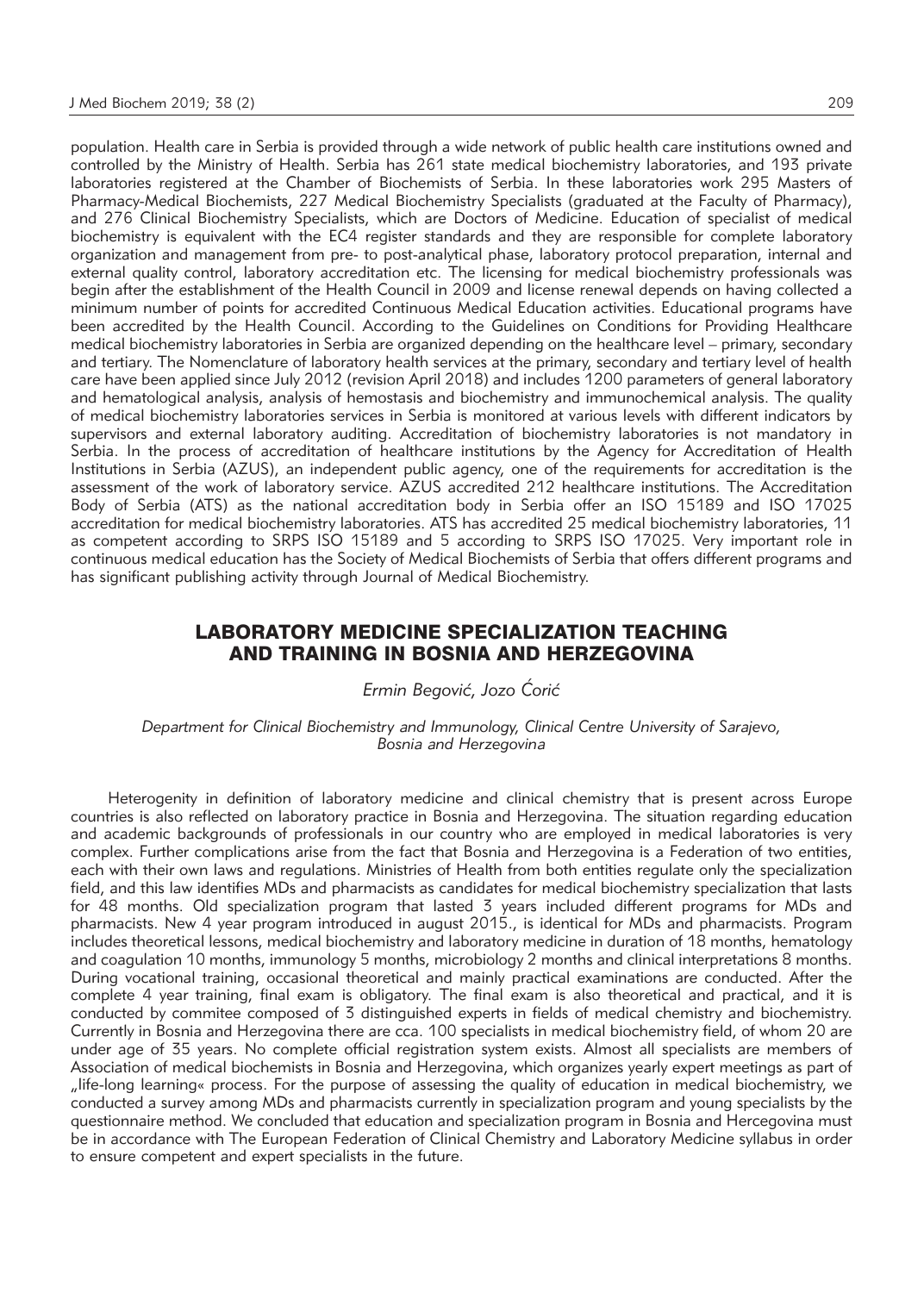## LABORATORY MEDICINE IN HUNGARY

*Antal Tamás Kőszegi*

*Department of Laboratory Medicine, University of Pécs Medical School, Hungary*

Laboratory Medicine in Hungary is traditionally based on medical education. During the undergraduate studies students learn Clinical Biochemistry subject (lectures and seminars) in Hungarian/English/German languages during the 7th semester of the medical curriculum. After graduation the specialty training is for 5 years. The first 2 years (basic training) include laboratory skills and also healthcare practice in anesthesiology, internal medicine, emergency medicine, microbiology, pathology, etc. During the further 3 years the candidates acquire special skills from every major field of Clinical Chemistry. There is one year for conducting research activity. The whole training is financed by the government. After a successful specialty exam, the experts get full license for supervising routine laboratory testing. Beside medical doctors, there is a possibility for biologist, biochemists and chemists with MSc diploma to enter the 4-year specialty training named Clinical Biochemistry. For pharmacists we also have Clinical Laboratory Specialist training for 5 years. Specialty exams are complex, with practical and theoretical parts as well in all three types of postgraduate education. Regarding scientific activity, our Doctoral Schools accept medical doctors, biologists, chemists and pharmacists by an application procedure. Those who reach the highest degree can enroll to different doctoral schools. The PhD training consists of  $2 + 2$  years financed by the government in the form of scholarship. Certain foreign countries have an international contract with Hungary (Stipendium Hungaricum) to offer PhD training for foreign postgraduate students. The curricula and financing of this training is identical to those for Hungarians. Laboratory Medicine with all fields and full accreditation is done at the 4 Medical Schools in Hungary (Budapest, Debrecen, Pécs, Szeged). Besides these centralized laboratories we also have county hospital labs and smaller ones with only partial accreditation. Private laboratories also do routine testing but their number is limited at present. Most of the research activity (clinical and basic sciences) is done in the centralized big laboratories. The scientific impact of the Medical Schools seems to be the highest among the 4 universities in Hungary having Medical and Pharmaceutical Faculties.

#### LABORATORY SERVICE IN SMALL AND DIVERSE COUNTRIES – MONTENEGRIN EXPERIENCE

#### *Najdana Gligorović-Barhanović*

*Center for Clinical Laboratory Diagnostic Clinical Center of Montenegro, Podgorica, Montenegro*

Demanding world of laboratory diagnostic is constantly changing primarily due to the flood of technological innovations and progress of communication sciences. The constant need for diagnostic laboratories to improve quality and productivity, while reducing turn-around- time is causing laboratories to go through rapid consolidation process. But, in organization of laboratory service in our country, geographical and demographic features have played major rule. Majority of medical laboratories in Montenegro are public and funded by National health insurance and there are no private insurance schemes. All healthcare, including diagnostic, is delivered as primary, secondary and tertiary with well-defined panels of services. Samples in laboratories are processed or transported to nearest center with wither pallet, all laboratory managers supplied with guidelines for the collection and transport of specimens. Since interchangeable results are in the best interest of patients and potentially improve patient outcome, harmonization of laboratory testing is one of major goals of laboratory medicine scientists in our country. Aldo harmonization is focused on total testing process, from »pre-pre-analytical«, through analytical to the »post-post- analytical« phase, we have achieved major improvements in phases performed mainly by laboratories. Our future goals are to identify where harmonization is still lacking and involve relevant people (laboratory community, clinicians and laboratory specialist) and regulatory bodies to ensure optimal use and reporting of results, thereby minimizing misinterpretations. National quality control program is not organized and external quality control is not obligatory. Laboratories in our country, like elsewhere, are target for economic restrictions. For hospital inpatients laboratory testing is under diagnostic-related group (DRG), so reducing laboratory coasts will directly improve the profit of the hospitals. Process of regionalization of laboratory service has already started. As Society we will try our best to improve the role of laboratory diagnostics in patient management by upgrading every phase of testing process, so that real value of laboratory test – clinical information, not lack of available funds, becomes decision making criteria in selecting tests to be performed.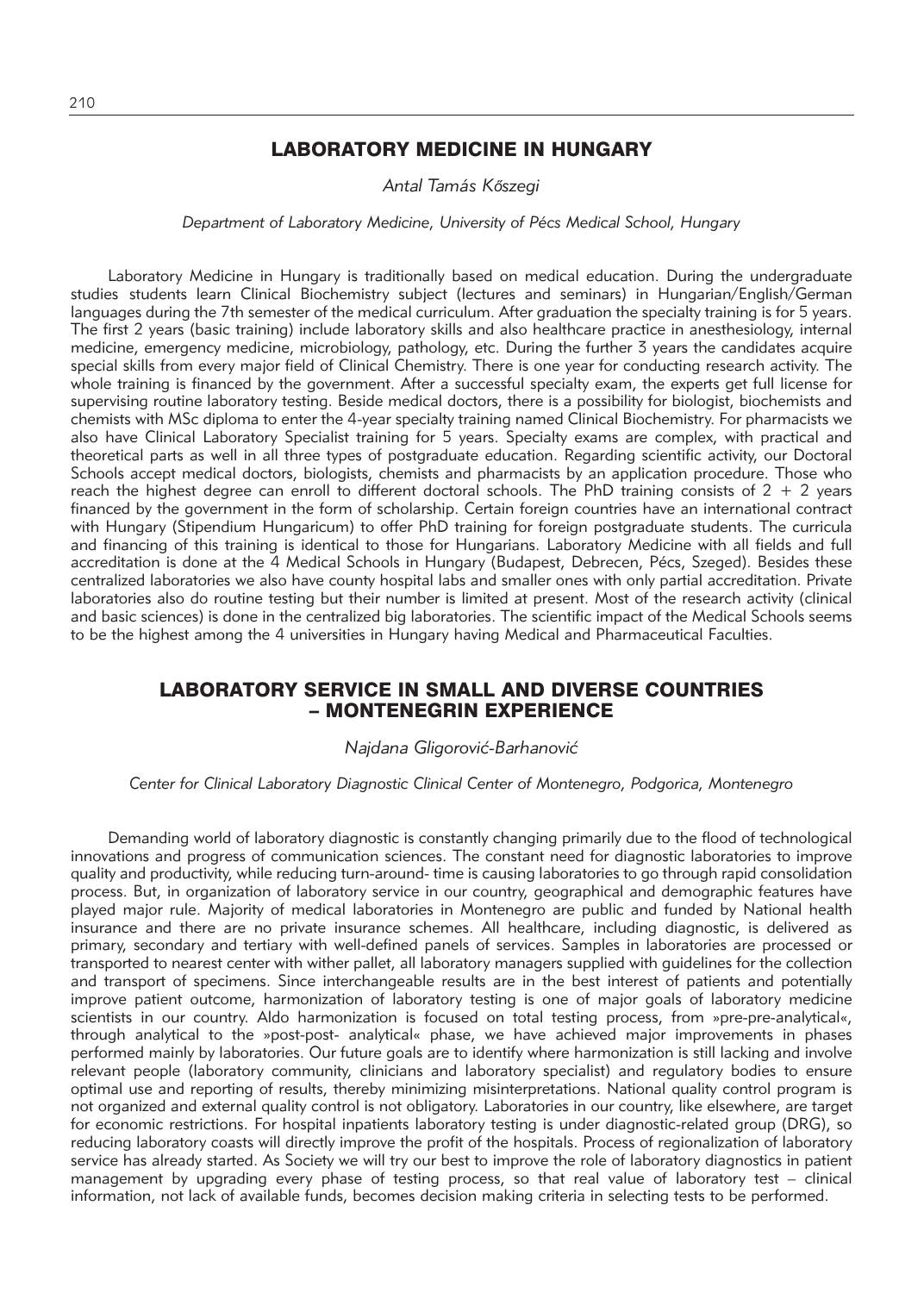## HARMONIZATION OF LABORATORY MEDICINE IN ALBANIA

#### *Anyla Bulo Kasneci*

*Laboratory Department, University of Medicine, University Hospital Center »Mother Teresa«, Tirana, Albania*

There is a vast European movement towards harmonization of the profession, aiming not only at the free movement of specialists but also at the harmonization of the patient service within all the European area. This harmonization is encouraged and guided especially by European and Global organizations as EFLM, IFCC and UEMS. Albanian Society of Laboratory Medicine and Laboratory Department, University of Medicine, Tirana, has constantly made efforts to harmonize of laboratory medicine in Albania. These efforts are conducted in: harmonization of post graduated education in laboratory medicine according European syllabus and directive; standardization of laboratory medicine by promoting and encouraging of accreditation ISO 15189; improvement of national standards and legislation in laboratory medicine field. Postgraduate training: Laboratory Medicine specialty in Albania comprises three branches: Clinical Biochemistry, Microbiology and Anatomic Pathology. Physicians graduated in 6 year program of medicine in public or private universities are candidate to follow the postgraduate program in laboratory medicine. The Laboratory Department, Faculty of Medicine, University of Medicine, Tirana, is the only one institution in Albania responsible for postgraduate training in laboratory medicine field. Based on the National Standards for Quality and Accreditation of Higher Education in Albania, in 2015 the Department of Laboratory reorganized and apply a 4 year clinical biochemistry postgraduate training syllabus which is firmly based on European recommendations of EC4 and UEMS recommendations. This improvement to the training syllabus seeks to achieve harmonization of profession according to EU requirements and recommendation. One of the objectives of the new syllabus is the medicalisation of the profession through the increase of the qualification of the specialists of the laboratory in areas where their role is essential, such as the interpretation of laboratory tests, giving advices and active participation in clinical consultations for solving complicated cases and so on. Focus on these areas directly affects the improvement of the service both for patients and clinicians. Accreditation ISO 15189: Accreditation of medical laboratories according to ISO 15189 standard is not obligatory in Albania. Since 2014 General Directorate of Accreditation, is the only national accreditation body in Albania, responsible for ISO 15189 accreditation. Only seven medical laboratories are accredited according to ISO 15189 in Albania; so the number of accredited laboratories is still very small. In recent years there is an initiative from Ministry of Health to reform and centralize the public hospital medical laboratories in Albania. It consists in the centralization and modernization of 18 public hospital laboratories through creating a network; Laboratory Department of University Hospital Center »Mother Teresa« will be in the center of this network. This reformation will renew all laboratory technology, standardize it, and implement a laboratory information system that will include the entire public hospital laboratory in the same network. All laboratories included in this network will be accredited according to ISO 15189 standard within the first 5 years. Harmonization, standardization and accreditation of medical laboratories are hot topics that need to take the necessary attention. Albania continues to make efforts to unify, standardize and harmonize laboratory medicine.

#### LABORATORY MEDICINE IN MACEDONIA: PAST, PRESENT, FUTURE

#### *Danica Labudovik*´

*School of Medicine, SS. Cyril and Methodius University in Skopje, Skopje, Mecedonia* 

Laboratory medicine was started almost 100 years ago in the First Military Hospital in Skopje. Malaria, tuberculosis, anemia, albumin, glucose, blood cells and urine sediment under microscope were detected in the laboratories. At the same time, analyses of urine (glucose, albumin, sediment) and blood (red blood cells and leukocytes) were made in the small laboratories that were part of private sanatoriums. Laboratories worked successfully until 1941. In 1950, the Central laboratory was founded in Skopje, and it performed activities related to biochemical diagnosis of patients hospitalized in the newly opened clinics (surgery, internal clinics, gynecology, dermatology, pediatric clinic, etc). Today, almost every clinic has its own laboratory. Each of them is equipped with the latest appliances for hematology, biochemical and immunological diagnosis. Specialization in medical biochemistry was introduced for the first time in 1960 and it lasted 3 years until 2008. The four-year specialization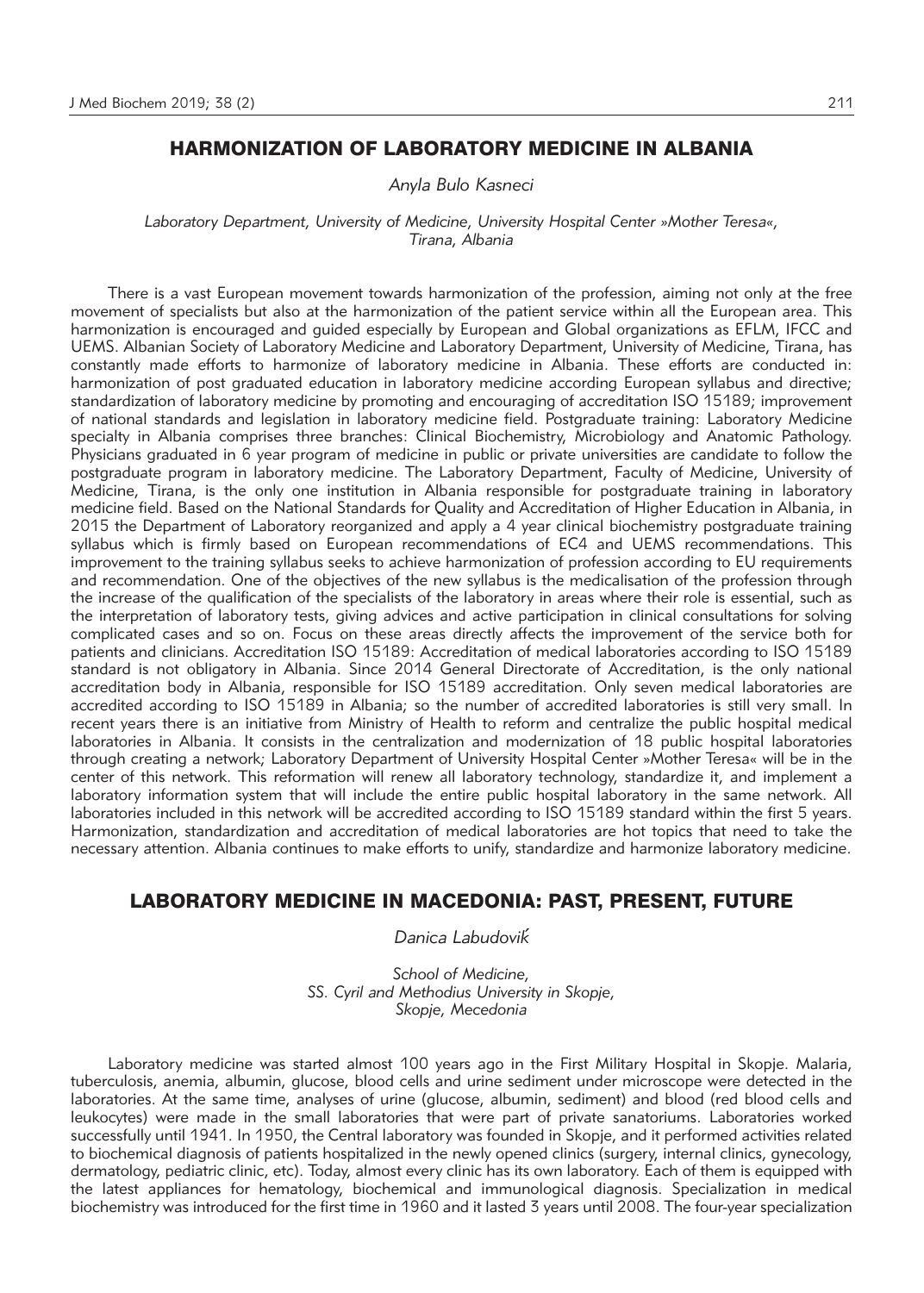program was designed at the Institute of Biochemistry, Medical Faculty in Skopje, according to the EU4 Directive and it is still in force. Doctors of medicine and masters of pharmacy can enrol to the specialization program. According to the health policy requirements, approximately 50% of the training process is dedicated to clinical chemistry (biochemistry), and the remaining 50% to transfusion medicine, haematology, microbiology, immunology, management. Within the scope of management, particular attention is put to leadership skills, organization of laboratories, communications with patients and colleagues, especially MDs from different medical branches.

#### LABORATORY STANDARDS IN BULGARIA. WHAT ELSE CAN BE IMPROVED?

#### *Margaritka Bonceva*

*Clinical Laboratory – St. Ekaterina University Hospital, Sofia, Bulgaria*

The primary goal of Laboratory Medicine is to provide information that is useful to assist medical decisionmaking and enables optimal health care. This type of information should be obtained irrespective of the measurement test kits and instruments, and of the laboratory where the procedure is carried out. It is therefore important to achieve a level of comparability of laboratory results among the many measurement procedures available so that results are harmonized and interchangeable over space and time. The standardization of measurements is therefore of high priority. In recent years, numerous efforts have been made at international level under the auspices of the IFCC and other organizations to standardize measurement results for many important analytes, e.g. enzymes, cardiac proteins, etc. The concept of standardization or establishment of metrological traceability has been developed to solve these challenges. Understanding the benefits of lab results traceability in public healthcare is of increasing importance, and enables the interpretation of results against common reference intervals, development of evidence-based clinical guidelines, and translation of research data into patient care and prevention activities, and the inclusion of lab data in electronic patient records. This presentation elaborates on the concept of standardization taking into account both the definite analyses (e.g., creatinine, cholesterol, glucose) and analytes, which have not been undoubtedly defined so far. In Bulgaria, there still exist huge differences in the analytical methods used as well as in the associated reference intervals, which could consequently significantly affect the proper assessment of patient health. In a constant effort to increase the quality of patients' care, there are numerous international initiatives for standardization and/or harmonization of laboratory diagnostics, which, unfortunately, are not so popular in Bulgarian laboratory practice, to enable maximum comparability of laboratory test results and improve patient safety.

## DEMAND MANAGENT – FROM INNOCENT BYSTANDERS TOWARDS HANDS-ON APPROACH

*Dunja Rogi}*

*Clinical Institute of Laboratory Diagnostics Clinical Hospital Center Zagreb, Zagreb, Croatia*

As long as professionalism of laboratory workers coupled with adequate funding enable continuous quality of service possible, communication between laboratory and external world is most commonly reduced to formal and faceless (either paper or electronic) interaction: referral on the one, and laboratory report on the other side. In such setting, issues involving quality of laboratory processes as well as prices of laboratory tests fall into a kind of black box, entirely unknown to users of our services, both patients and clinicians. The above-described situation of peaceful coexistence with minimum interactions might be altered in two possible scenarios: either because of restricted funding circumstances and emerging needs to economize or following the initiative to increase the value of our service through communication. In both cases the laboratory should spark those changes, taking into consideration primarily the possible savings and/or improvements in the quality of care. Therefore, laboratory professionals need to step out of laboratory enviroment and make themselves seen, heard and subsequently appreciated. We are not a faceless number factory, but it is us who must initiate that process. In this respect, the attitude that ordering laboratory tests is by no means laboratory responsibility represents nothing more than a passive submission to the path of least resistance. We should actually come out of the laboratory and, together with physicians, examine the potential space for rationalizing within the current laboratory test ordering protocols; more often than not, we should ourselves put forward concrete suggestions given that this problem area is far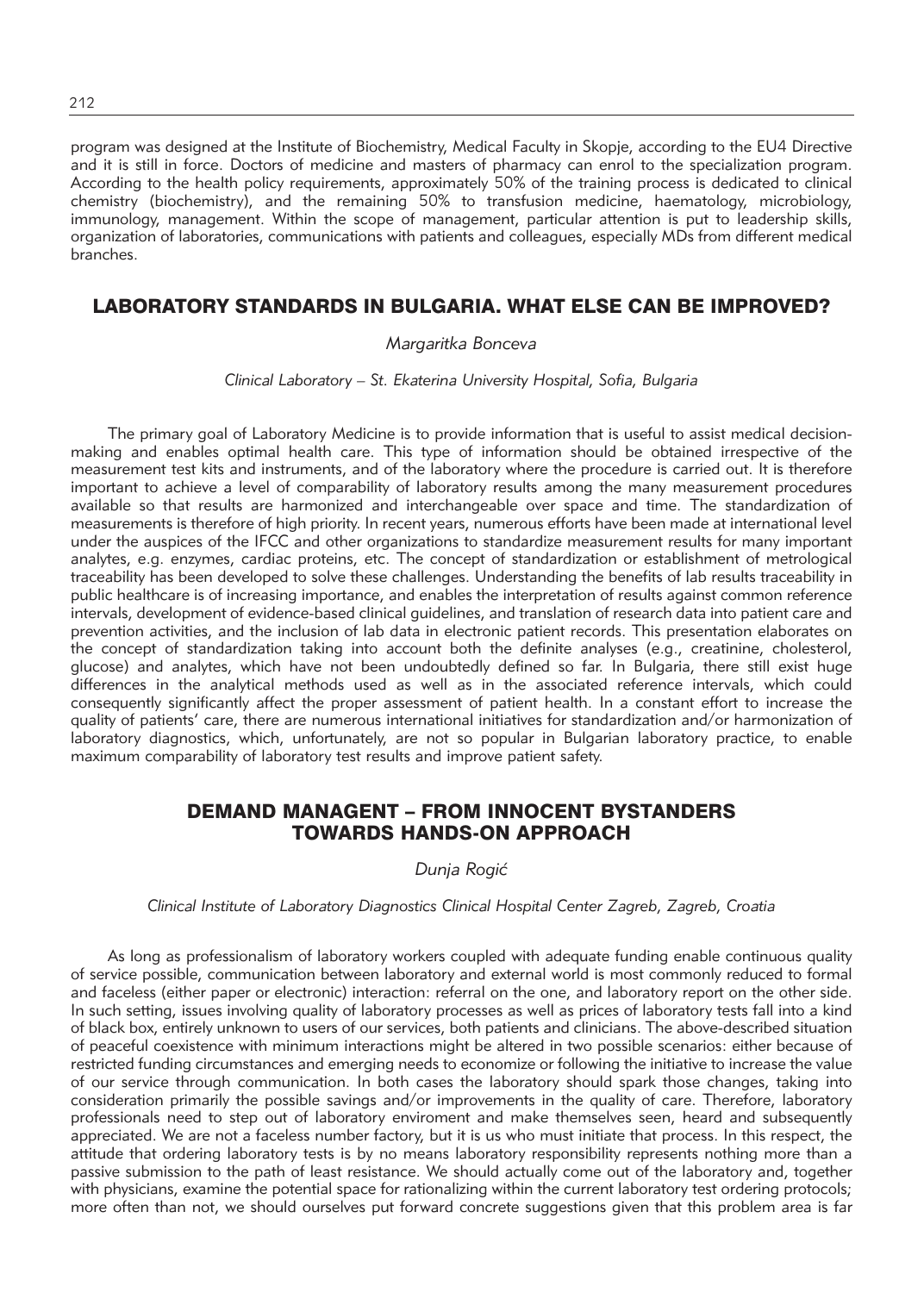closer to us than to clinicians. We should consult the literature and the ways in which numerous laboratories around the world have attempted to approach this issue. Each inadequate lab test that we have prevented makes room for the same or another test done in a patient who really needs this service. In our experience, the best way to prevent inadequate use of laboratory services is through introducing changes in the electronic interface used for requesting (introduction of minimal retesting intervals, reduced availability of certain tests on the request form, information about pricing). Such interventions may seem small, but each journey starts with the first step and proactive approach makes us visible, more equal and therefore more satisfied partners in the process of clinical care.

### CAN LABORATORY PARTICIPATE IN HOSPITAL COST REDUCTION?

#### *Nata{a Bogavac-Stanojevi}*

*University of Belgrade, Faculty of Pharmacy, Department for Medical Biochemistry, Belgrade, Serbia*

Clinical laboratories are one of the most widely used parts of the health care system because they provide diagnostic services through a variety of tests. Laboratories play a key role in clinical decision and as a consequence 60% to 70% of diagnoses are based on the results of laboratory tests. In recent years, the demand for laboratory services has dramatically increased due to developments of new laboratory tests. This issue has led to an increase of laboratory costs. Today, laboratory services account for around 10% of total patient's costs. However, there is considerable variability in laboratory cost compared to total costs. Regarding to results of several studies, laboratory costs for more than 110 medical diseases are higher than 9,5% of total costs. According to the data of some hospitals in developing countries, the cost of consumable goods and laboratory tests was 22% and 49% of the total costs, respectively. In light of this evidence, laboratory professionals have a responsibility to control utilization of laboratory tests. There is a lot of opportunity for reduction of duplicate tests, errors and provision of better patients care. Overutilization and underutilization rate for laboratory tests is nearly a 30%. However, consequences of inappropriate testing leads to significant increase of cost, length of hospital stay, number of additional procedures and hospital visits. On the other hand, using targeted education and algorithm development, laboratory professionals can assist in reducing these costs. Modern diagnostic strategies are based on high classification level, high precision of diagnostic procedures including laboratory tests. All of this enables promptness of medical decision. Achievement of these goals could be possible through integration of new medical and biochemical data which altogether should enables decision making and consequently improvement of individual outcomes and cost-effectiveness of care.

## ANALYTICAL QUALITY CONTROL BASED ON RISK MANAGEMENT

*Adriana Uni}*

*Medical School University Hospital Sestre Milosrdnice Zagreb, Croatia*

Importance of laboratory test results in patient care management is well known. Inaccurate test results have many consequences which can result in staff effort, increased cost and time, and poor patient outcomes. Therefore, it is the responsibility of each laboratory to ensure accurate and reliable test results. The laboratory is a complex system thus many processes and procedures should be performed properly. Constant improvement is necessary in order to achieve the highest level of accuracy and reliability. Hence, the quality management system model is very useful for achieving good laboratory performance. Quality control was one of the first quality practices used in the laboratory and continues to play a vital role in assuring accuracy of testing. Quality control material should approximate the same matrix as patient specimens and should be treated in the exact same manner. Furthermore, the use of statistical models allows us to establish a significant change in the method performance and thus prevent the inaccurate test results. Today is well known that the internal quality control strategy cannot be the same for all methods performed in the laboratory. New laboratory guidelines recommend implementation of individual internal quality control strategy based on risk assessment for each method used. Implementation plan should identify the type and concentration level of control samples, specify the frequency of their determination, corrective actions and possible errors. Analytical method validation is the preliminary step in implementation of individual internal quality control strategy which indicates weather the test procedure is generally suitable for its intended use. Setting the acceptance criteria is a key point in order to reduce possible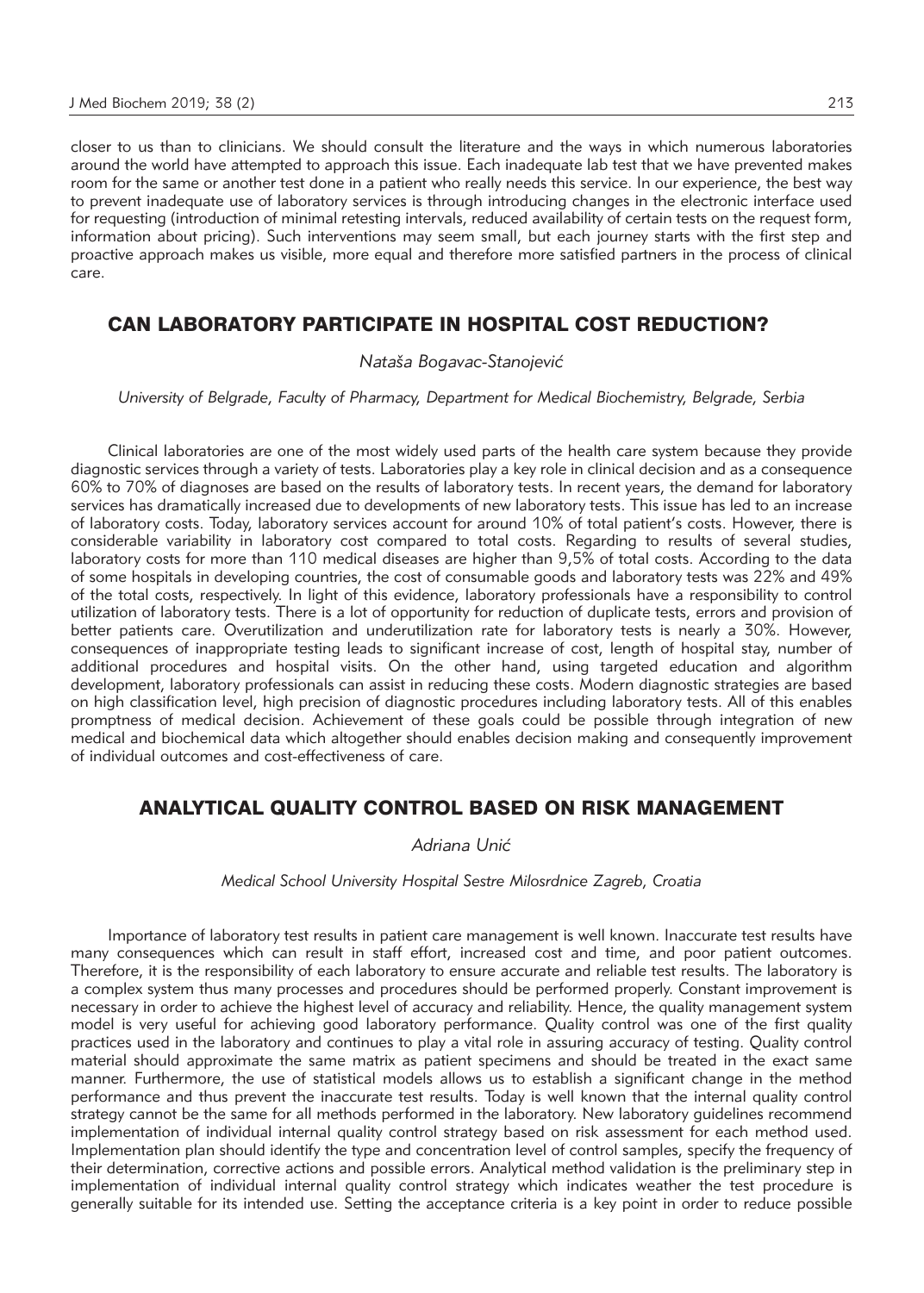errors and ensure the quality of test results. Internal quality control measurement frequency, the number of required control samples, and eligibility of results can be defined using the Six Sigma quality system. Sigma value is accepted as a universal measure of quality and can be used to assess the analytical performance of the laboratory processes. After defining the strategy, monitoring and analysis of performance, identification of unacceptable results and possible improvements, laboratory has to evaluate the rate of unacceptable results in order to quantify their incidence then use the Sigma quality system in order to assess the risk of unacceptable patient results. Only carefully designed internal quality control strategy can ensure the accurate and reliable test results.

## FROM MEASUREMENT UNCERTAINTY TO EVERYDAY PRACTICE IN MEDICAL LABORATORY

#### *Neda Milinkovi}*

#### *Department of Medical Biochemistry, Faculty of Pharmacy, University of Belgrade, Serbia*

Many years passed after the first Strategic Conference that presented a consensus on the specifications that are necessary to achieve the proper quality of work in routine medical laboratories. But long before that, in the routine work of medical laboratories, the requirements of the good laboratory practice were met. The success of performing and fulfilling daily tasks in medical laboratories also depended on the control of the preanalytical, analytical and post-analytical phases of the laboratory diagnostic, whose essence is to give the correct result that corresponds to the purpose of the clinical requirements of a physician. In order to harmonize the work process, in parallel with the application of the consensually proposed quality specifications, standards have been applied (ISO 17025 and 15189) related to the quality and competence of medical laboratories, and one of the required tasks is to analyze, calculate and present the uncertainty of the measurement of the results, as the ultimate representative product of the overall laboratory process. However, a pragmatic approach, besides understanding the concept of measured uncertainty in routine laboratory practice, should ensure a successful compliance with the requirements of the standards and should facilitate the implementation of the measurement uncertainty without affecting the costs, in order to ensure patient safety. For this, it is primarily necessary, on the basis of a common sense and conscience, to confirm and record various activities in routine work and to identify all possible shortcomings in everyday laboratory practice. In this way, it would be easy to contribute to the correct and regular laboratory organization and planning of the proper routine laboratory diagnostic. In addition, we must be aware of the importance of laboratory medicine in the entire health system and the necessity of continuous evaluation and continuous monitoring of the entire laboratory process, all in order to provide an effective contribution to the overall management of the patient. Although measurement uncertainty required by standards is a significant item that evaluates the measured result in medical laboratories, and which is successfully implemented in routine laboratory diagnostic, it is only one part of a much more significant diagnostic uncertainty that evaluates the whole testing process in everyday medical laboratory practice.

## LABORATORY ROLE IN ACCREDITATION OF HEALTH CARE INSTITUTIONS IN SERBIA: AGENCY FOR ACCREDITATION OF HEALTH CARE INSTITUTIONS OF SERBIA – SURVEY POINT OF VIEW

## *Zorica [umarac*

*Center for Medical Biochemistry, Clinical Center of Serbia, Belgrade, Serbia Faculty of Pharmacy, University Business Academy, Novi Sad*

Accreditation of a healthcare institution is a procedure of assessment of the quality of work based on the application of an optimal level of established standards of work in healthcare institutions in certain fields of healthcare, or branches of medicine. Accreditation helps health care facilities to discover their own strengths and opportunities for improving the quality and safety of the patient and also to set short-term and long-term business objectives.. Accreditation process is designed to provide a framework that will enable health care facilities to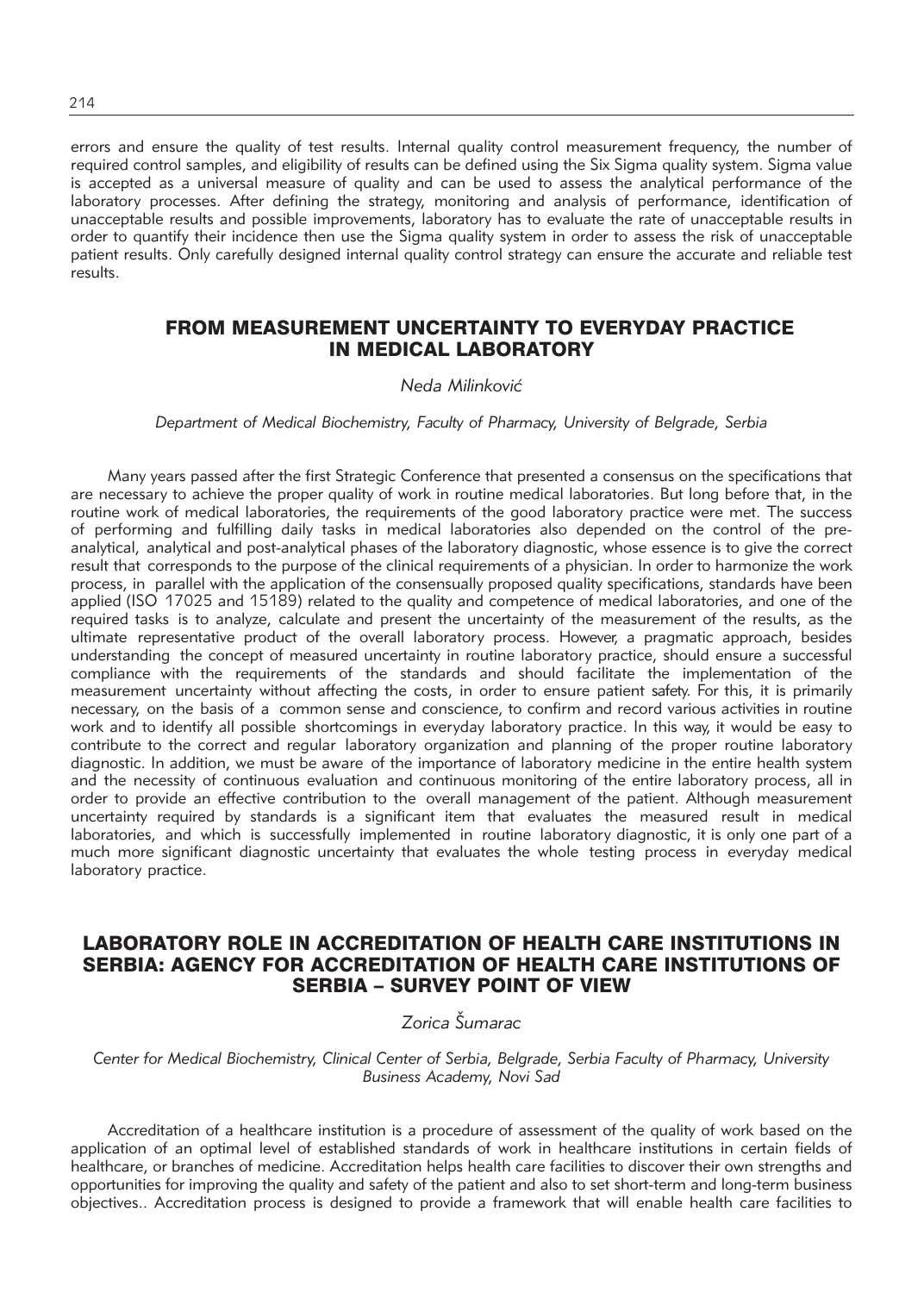define and implement the necessary changes and make priorities for continuous improvement of their own services. Accreditation of a healthcare institutions in Serbia is conducted by Agency for Accreditation of Health Care Institutions of Serbia (AZUS). Accreditation is based on the standards that need to be met and it can be achieved by a series of activities that have been defined by criteria. Each standard has more than one criterion. In developing standards, the guidelines of the International Accreditation Program have been used. The standards are adapted to the principles for the development of accreditation standards for healthcare institutions defined by the International Society for Quality in Health Care (ISQua). Standards for the accreditation of a healthcare institutions include: Patient care standards, Support service standards, Standards of work of accompanying services, Leadership standards, Standards related to educational activities. For the accreditation of medical laboratory, there are 8 standards with 39 criteria. Members of the Society of Medical Biochemists of Serbia, as experts of working groups, had took part in defining laboratory standards and criteria on the basis of ISO standards, international and national recommendations and principles of good laboratory practice. Medical / clinical biochemists as surveyors appointed by the Agency for Accreditation of Health Care Institutions of Serbia, during visits to a healthcare institution, check compliance with the standards supporting this assessment with clearly documented evidence, identifying improvement opportunities and further development and making recommendations regarding deficiencies. Implementation of laboratory standards in the process of accreditation of healthcare institutions has contributed to the improvement of the laboratory work and the role of medical / clinical biochemists in a multidisciplinary team, improving communication with clinicians and better cooperation with other organizational units, which significantly improves the provision of health services in the diagnosis and treatment of patients.

## LABORATORY ROLE IN ACCREDITATION OF HEALTH CARE INSTITUTIONS IN SERBIA: CHIEF OF ACCREDITED LABORATORY – POINT OF VIEW

#### *Vera Luki}*

#### *Laboratory Department, Railway Health Care Institute, Belgrade, Serbia*

One of the main tasks for biochemists in modern medical laboratories is to obtain maximal benefit from all available technical solutions in order to optimize process of laboratory testing and to assure confidence in quality of laboratory results. Achieved level of competence should then be formally certified through accreditation process. Laboratory of Railway Health Care Institute was involved in process of accreditation as a part of accreditation of health care institutions in Serbia. During preparations which lasted about seven months, laboratory took a proactive role. We have supplemented all existing working instructions and procedures and systematized them according to requirements of Agency for accreditation of health care institutions of Serbia (AZUS). Also, we have introduced detailed evidence for each step of total testing process. Documentation of different criteria of accreditation standards was facilitated due to features of laboratory information system. Laboratory staff had positive attitude toward accreditation, especially in terms of standardization of operational procedures. First certificate of accreditation was assigned to our Institute for three years, and after additional improvements, at next evaluation we got AZUS certificate for seven years period. Thanks to implementation of accreditation standards, we've made better organization of total testing process, have precisely documented process management and made a step forward in assuring confidence in laboratory competence. All these issues contribute to improved laboratory quality and, more important, to improved patient safety.

#### IN VITRO DIAGNOSTICS AND EVOLVING REGULATORY CHALLENGES IN LABORATORY MEDICINE

#### *Tomris Ozben*

*Akdeniz University Medical Faculty Dept. of Clinical Biochemistry, Antalya, Turkey*

In vitro diagnostics (IVDs) provides objective information supporting »Evidence Based Medicine« constituting a basis for accurate and fast diagnosis which leads to appropriate and more effective therapy, targets drug treatments according to patient's response, causes reduction of morbidity, provides risk prediction and reduction, allows improved compliance, monitors recovery from disease and effects of treatment which allow for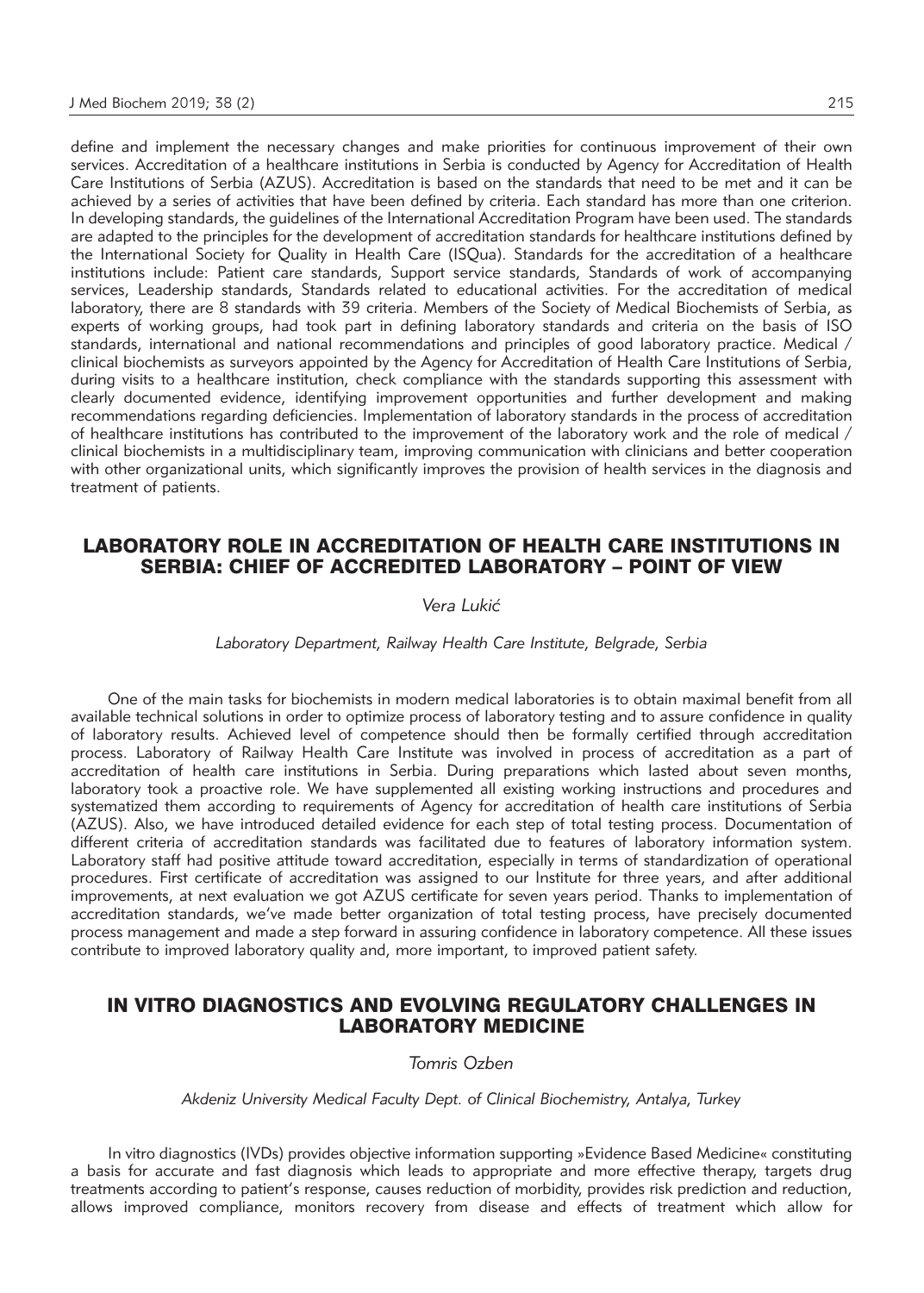reassessment and updating of therapy, shortens length of hospital stay, lowers risk of hospital infection, and improves the quality of life of patients. Clinicians are under increasing pressure for better clinical outcomes, and IVDs contribute positively to the quality of health care through screening, diagnosis, monitoring therapy, assessment of medical interventions and therapy. IVDs are a clear and rational investment in health care. IVDs have a broad scope ranging from sophisticated technologies at the cutting edge of research and development performed in clinical laboratories to simple self-test. The overall IVD market will double over the next 10 years, driven by an aging population and an increase in non-communicable and chronic diseases in both mature and emerging markets in spite of changes and challenges, increasing pressures to prove medical value, and a more stringent regulatory environment. The next-generation of POC platforms are expected to grow slightly faster than the central lab market. The in Vitro Medical Devices Directive (IVDD) 98/79/EC, introduced in 1998 was not capable of regulating all new technical and medical developments. Several weaknesses in the IVDD were identified: new developments regarding genetic testing and companion diagnostic devices that are not specifically addressed in the IVDD, the need to better align with international guidelines– including a risk-based classification system–and the lack of control over high risk »in-house« tests. The new European In Vitro Diagnostic Regulation (IVDR), published in the Official Journal of the European Union on May 5, 2017, entered into force on May 25, 2017. The official transition period to full implementation is five years. The biggest change is the introduction of a risk-based approach to classification in combination with increased Notified Body (NB) oversight. The new EU regulations create a new environment for IVD companies in terms of product development, management of product lifecycle, and commercialization approach. IVD companies need to re-register their entire IVD portfolio under the new regulation by the end of the five-year transition period. So, this will require additional efforts in terms of personnel and additional costs. The IVDR is applicable to all devices sold or marketed within the European Union (EU), with no distinction as to where they are marketed. CE Marking requirements, clinical and performance requirements, post-market vigilance and surveillance, a new device identification system based on Unique Device Identifiers (UDI) as well as a European databank on medical devices (EUDAMED) are introduced as new concepts for the IVDR. Clinical evidence demonstrates scientific validity, analytical performance, clinical performance, performance evaluation and their mutual relationship. IVD Manufacturers are required to develop post-market surveillance reports to monitor specific elements of safety, clinical performance, and risk/benefit ratios which may lead to a completely new infrastructure for innovation in the field of IVDs in the European Union.

### LABORATORY MEDICINE IN ISRAEL: FOCUS ON NATIONAL HARMONIZATION OF CRITICAL VALUES COMMUNICATION

#### *Marielle Kaplan*

#### *Clinical Laboratories Division, Rambam Health Care Campus, Israel*

Clinical Laboratories in Israel are functioning within various health care systems including in health maintenance organizations (HMO), in hospitals (Publics or belonging to HMOs) and in the private sector (one private hospital and a few private clinics). The private sector is minor in the Israeli healthcare system and most clinical laboratories are under the public system including regulation by the Israeli Ministry of health. In this context, the laboratory division in the ministry of health serves as a professional regulator of clinical laboratories operating in all the various healthcare systems. Regulation include a requirement for the clinical laboratories to operate under a quality assurance system (ISO 9001 or ISO 15186). In addition, all hospitals in Israel are required to comply under the Joint Commission International (JCI) accreditation system. The Israel Society for Clinical Laboratory Sciences (ISCLS), which is affiliated to the IFCC, is dedicated to the promotion and practice of clinical laboratory sciences. The ISCLS Vision is to lead in the provision of clinical laboratory services at the highest professional and academic level and to collaborate with our medical colleagues in striving for the best quality in patient care. In this context, we have initialized in 2018 a project whose goal was to present harmonization of the reporting process of critical values across all clinical laboratories in Israel in the field of biochemistry hematology and microbiology. This working process included seminars, surveys among labs directors and clinicians as well as presentation of the consensus values to all ISCLS members and publication in our website. In addition, a formal report of the consensus critical values including the associated guidelines for reporting critical values was presented to the national council for clinical laboratories in order to facilitate the issue of a formal regulation by the health ministry. The consensus values as well as the guidelines for critical values reporting will be presented in the lecture and academic publication is in preparation.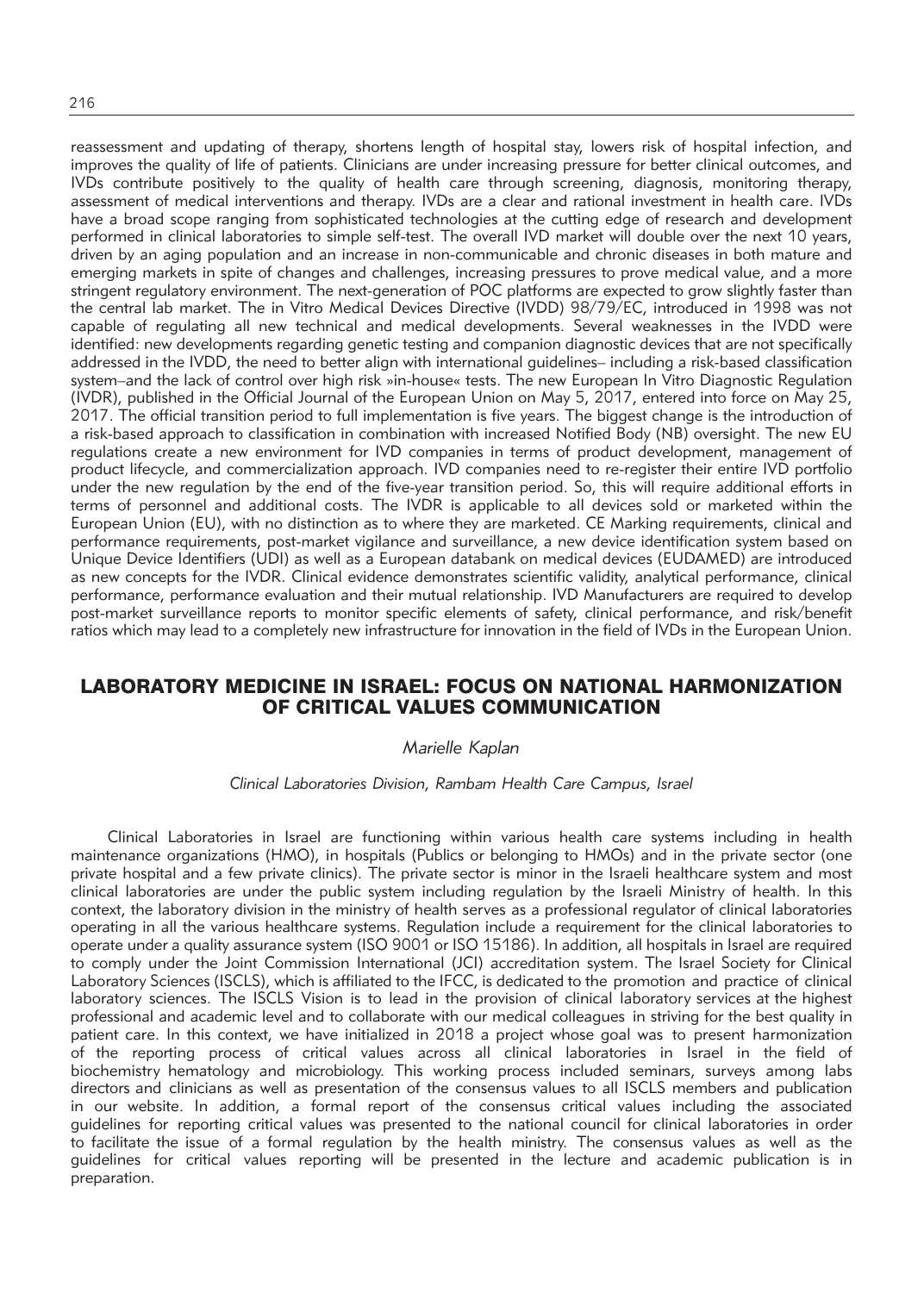#### APPROPRIATE REQUEST AND INTERPRETATION OF LABORATORY TESTS: ASSESSEMENT OF MEDICAL RESIDENTS' SKILLS IN A ROMANIAN UNIVERSITARY CENTER

*Vlad Bura, Ioana Brudască* 

*University of Medicine and Pharmacy Iuliu Haţieganu Cluj Napoca, Romania*

Training in clinical laboratory is poorly represented in the general medical curriculum, resulting in junior doctors ordering unnecessary/inappropriate tests or requiring tests too frequently, as well as misinterpreting tests results. The aim of this study was to assess the level of self – confidence of medical residents from university hospitals in Cluj Napoca in ordering and interpreting some usual lab tests, and to identify their learning needs in that respect. The study had a cross-sectional design, and data collection was made through a questionnaire applied to residents from several specialties, from different training years. The questionnaire contained 29 usual biochemistry, hematology and coagulation tests, the residents being asked to ascertain how con dent they were in requesting the tests and interpreting the results. They were also asked about considering additional laboratory training and in which form they would prefer it (theoretical/practical/online training). The residents were also questioned about the action they would take when confronted with an unexpected test result (accepting the result without questioning, repeating request, contacting the laboratory staff for addressing the issue). Replies were received from 96 residents. The survey showed some areas in which residents are less confident about requesting tests and interpreting results (electrolytes, plasma proteins, red blood cells indices, coagulation tests). The study pointed out that the residents were overall more confident in requesting tests than in interpreting results. 78% of the respondents considered that they need specific training in that respect during residency. When confronted with what they considered a questionable result, 7% of the doctors took a decision based upon the result, 31.5% repeated the request and 57.5% discussed the results with the laboratory staff. The survey showed that the resident doctors in Cluj-Napoca have learning needs concerning appropriate test request and results interpretation, which could be addressed by specific additional training. Further development of the study would require the analysis of the differences (if any) according to specialty/year of training. Finding out more about those improvement needs, and properly addressing them could streamline the lab test requesting process on one hand, and benefit the patient on the other hand, which actually is the ultimate goal in medicine.

#### CHALLENGES AND PERSPECTIVES OF QMS-QUALITY MANAGEMENT SYSTEM: THE ROAD MAP FOR ACHIEVING STANDARDIZATION IN LABORATORY MEDICINE

#### *Dragana Pap*

*Department of Laboratory Diagnostics, Students Health Protection Institute, Novi Sad, Serbia*

The constant work on improving QMS in health care system is one of the development mechanisms for upgrading and enhancing of health care. Standardization of conditions under the principles of good clinical practice (GCP), monitoring of modern medicine according to evidence based medicine (EBM) and good laboratory practice (GLP) reduces the possibility of action of various factors. Principles of good clinical practice are insured by application of total quality management system (TQM). The quality system is realized in accordance with the principles of focusing on users-doctors and patients, providing quality and timely services, informing and improving, following the progress of clinical-biochemical diagnostics, introducing modern and efficient testing methods, rational laboratory diagnostics, accurate and timely findings. The aim of this lecture is introducing the participants with clinical significance of accreditation and application of good clinical practice as well as activities on constant improving of health care quality in medical institutions. Participants will acquire professional knowledge and skills related to measures of improving the quality of health services, which refers to the improvement of all processes and services by eliminating unnecessary steps and activities through rationalization, applying Deming's PDCA concept to all activities related to quality. This means: P-plan, D-do, C-check, and A-act-constantly improve. Also the topic will cover health services that are needed to patients do the right things, when a patient needs a service-work at the right time, using appropriate tests and procedures- work on the right way to achieve the best possible results and to improve the quality dimensions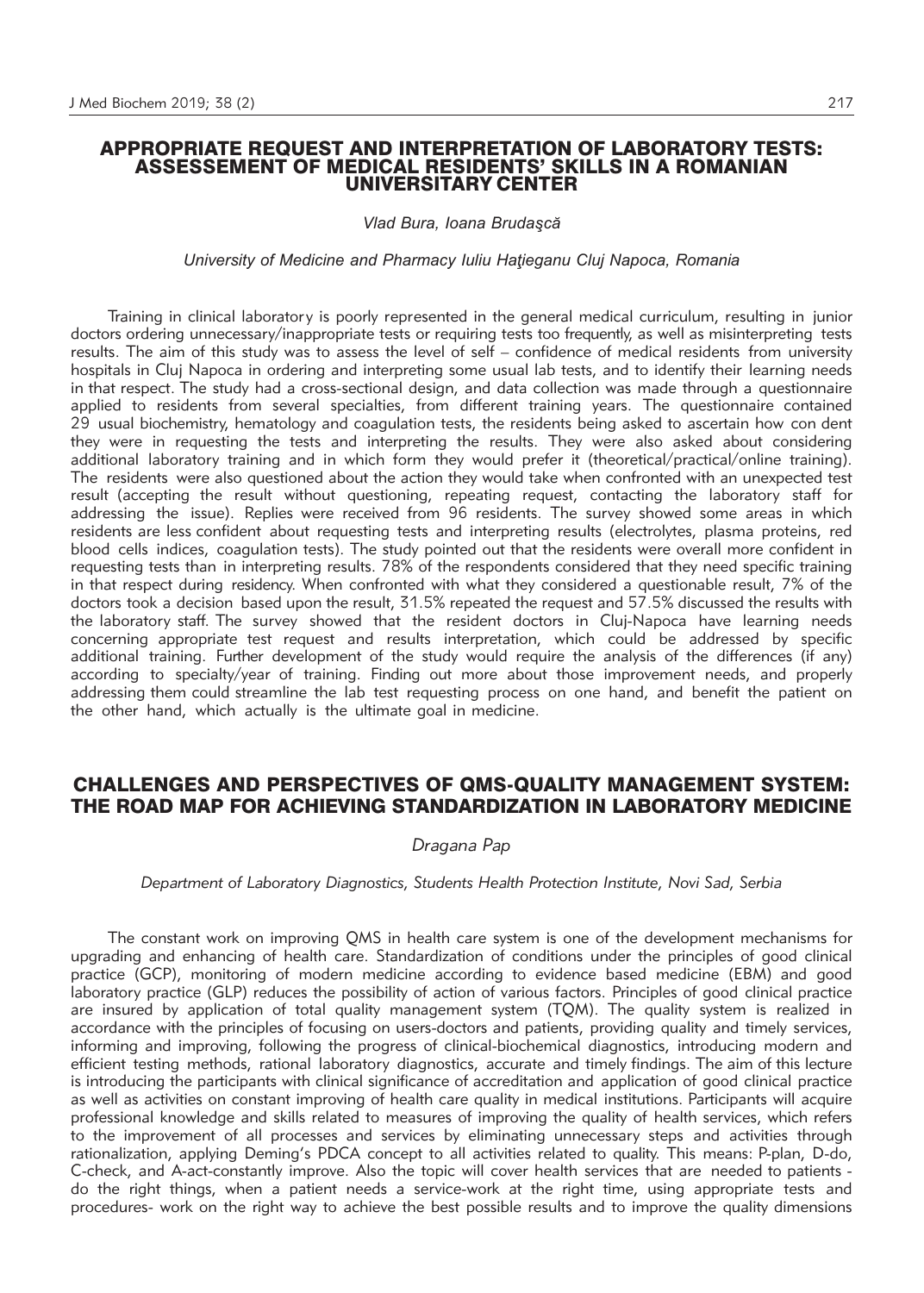of health care. Effectiveness of therapy according to clinical pathways and guidelines according to DRG (diseases related group), also interventions which will be applied to yield best positive results will be discussed. Safety – which means good clinical practice, good laboratory practice, good hygiene practice, practice of maintaining medical and related equipment, good practice of education and training, focus on patient and patient accessibility, equity and efficiency also will be mentioned. Measures for improving the quality of health services in medical institutions refer on the fundamental facility and factors of quality such as: personnel, education and training of employees, dependence on adequate equipment, innovation of services, quality and standardization of performed services through the application of quality management system.

## LABORATORY DIAGNOSTICS OF ANTICOAGULATION

#### *Andrea Griesmacher, Christian Irsara*

*Central Institute of Medical and Chemical Laboratory Diagnostics University Hospital of Innsbruck, Austria*

For decades, a very limited number of anticoagulants were available in the clinical setting. Until recently, vitamin K-antagonists (VKA) were the only orally available anticoagulants, whereas parenterally mainly heparins were used. Through the years, many other »blood thinner« have been approved, culminating in the rise of the direct oral anticoagulants (DOAC), the direct oral thrombin inhibitor (DTI), Dabigatran, and four direct oral factor Xa inhibitors (DiXI), Rivaroxaban, Apixaban, Edoxaban, and Betrixaban. While monitoring of VKA and heparins is easily performed by prothrombin time (PT) and activated partial thromboplastin time (aPTT), respectively, testing for new anticoagulants is much more sophisticated. Only large central laboratories have an own specialized haemostasis department, capable of performing a broad range of coagulation testing. Some anticoagulants require routine monitoring of their effect, e.g. unfractionated heparins (UFH) and VKA, while others do not, e.g. all DOAC, Fondaparinux and low molecular weight heparins (LMWH). Testing of the latter is required only in special conditions, among them bleeding emergencies, perioperative settings and renal impairment. Measurement of UFH is done by aPTT-ratio, anti-factor Xa-activity (aFXa) or activated clotting time, while LMWH, the direct parenteral DiXI Fondaparinux and the orally available DiXI are monitored only by aFXa (calibrated against the respective anticoagulant). Parenteral (e.g. Argatroban) and oral (Dabigatran) DTI monitoring is preferably performed with diluted thrombin time calibrated against the substance in question, or with ecarin clotting time. DOAC are more and more prescribed and all clinical central laboratories nowadays must be able to perform DOAC screening (e.g. thrombin time, which is overly sensitive for DTI; aFXa for DiXI) for cases of emergency. Another topic is the fact, that certain coagulation tests, such as single coagulation factors and lupus anticoagulant, are non-determinable when different anticoagulants are present in the sample. However, there are several approaches to eliminate the specific anticoagulant in vitro, so that broad coagulation testing is feasible: heparinase enzymes cleave UFH and special charcoal formulations remove low molecular weight anticoagulants such as DOAC or Argatroban. As anticoagulant medications become progressively diverse and coagulation testing increasingly complex, a good collaboration and communication between the referring physician and the laboratory is of mounting importance. Data such as a) the used anticoagulant, b) the exact dosage, c) the last time of intake and d) other important clinical information are indispensable for the coagulation laboratory and should imperatively be provided by the assigning clinicians to ensure correct testing, interpretation of results and last but not least the patients outcome and safety.

## ASSESMENT OF THE UTILITY OF DIFFERENT APTT REAGENTS IN TESTING LUPUS ANTICOAGULANT – REAL LAB SCENARIO

#### *Violeta Dopsaj*

*Faculty of Pharmacy, University of Belgrade, Belgrade, Serbia Department of Laboratory Hematology and Hemostasis Clinical Centre of Serbia, Belgrade, Serbia*

Lupus anticoagulant (LAC) belongs to the group of antiphospholipid antibodies.The presense of LAC may be detected by clotting screen and depending on the reagents and method used, as well as on the potency and avidity of the antibody, either APTT may be prolonged. However, the sensitivity of APTT to LAC varies considerably, so that test may be normal. Using APTT with different LAC sensitivity in the laboratory, a different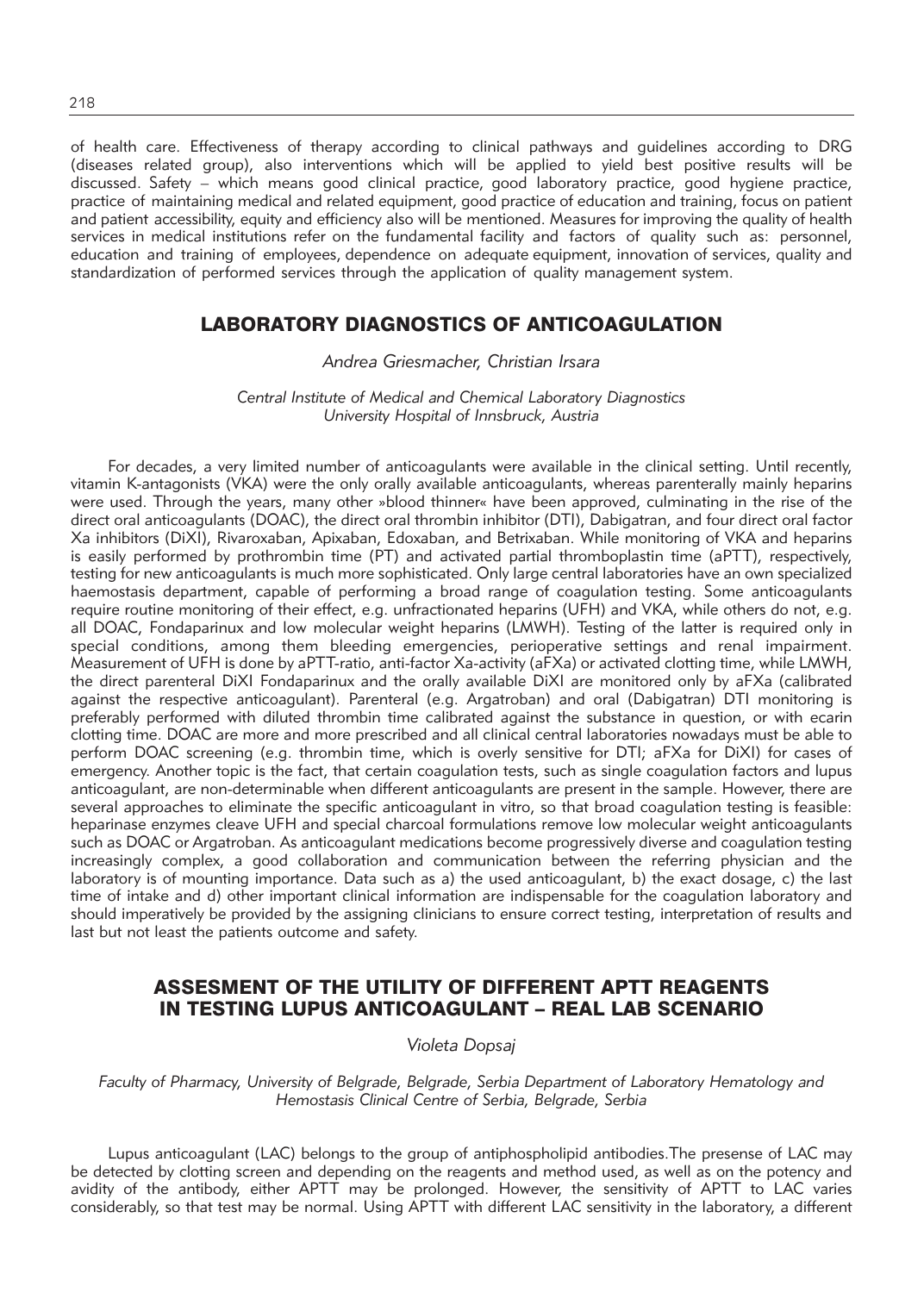result for LAC screen can be obtained. Although no single test is sufficiently sensitive to detect all LAC, recommendations for the optimal laboratory detection of LAC include: 1. two tests based on different principes; 2. DRVVT should be the first test considered; 3. The second test should be sensitive APTT; 4. LAC should be considered as positive if one of the two tests gives positive result. APTT reagents are composed of phospholipids with different source and concentration, and activators. aPTT reagents with low phospholipids and silica as activator are recommended for LA screening because of greater sensitivity. In this study we examined 1052 patients suspected for LAC, during 2009.–2015., with three different APTT reagents: Dade Actin FS (AFS), Pathromtin SL (PSL), Dade Actin FSL (AFSL), Siemens, in relation to the presence of LAC in plasma. The use of APTT/AFSL and dRVVT reagents together is the best diagnostic tool for assessing the presence of plasma lupus anticoagulant.

#### ASSESSMENT OF HYPERCOAGULABLE STATE IN NORMAL PREGNANCY AND PREECLAMPSIA USING GLOBAL HAEMOSTATIC ASSAYS

Sanja Lalić-Ćosić<sup>1</sup>, Violeta Dopsaj<sup>1, 2</sup>, Aleksandra Antović<sup>3</sup>

*1Department of Medical Biochemistry, Faculty of Pharmacy, University of Belgrade, Belgrade, Serbia 2Clinical Center of Serbia, Center for Medical Biochemistry, Belgrade, Serbia 3Clinical Department of Medicine Solna, Rheumatology Unit, Karolinska Institutet, Stockholm, Sweden*

Normal pregnancy is associated with significant changes in coagulation and fibrinolytic systems marked by enhanced thrombin generation, acquired resistance to activated protein C, increase in procoagulant factors and gradual decrease in anticoagulant factors and fibrinolysis. However this complex physiological adaptation to haemostatic challenge occurring during childbirth results in an increased susceptibility of pregnant women to thrombotic disorders. Haemostatic disturbances leading to hypercoagulability become more severe in preeclampsia (PE) indicating presence of procoagulant phenotype even after cessation of preeclamptic pregnancy. This serious pregnancy disorder of placental origin is characterized by vasoconstriction, metabolic changes, endothelial dysfunction, activation of the coagulation cascade, and increased inflammatory response. Furthermore, PE has high morbidity and mortality rates, and in recent years has been acknowledged as a risk factor for development of cardiovascular events (heart disease and stroke) later in life. Routine coagulation assays reflect acute situation providing static data on single coagulation factors, while traditional screening assays show limited sensitivity to hypercoagulant changes and inability to evaluate thrombotic risk. Nevertheless new generation of global haemostatic assays allow continuous monitoring of coagulation and/or fibrinolytic processes, and therefore enable evaluation of the balance between procoagulant and anticoagulant factors and give insight in all phases of haemostasis including initiation, propagation and inactivation. Widely used endogenous thrombin potential (ETP) assay measures the total amount and kinetics of thrombin generated over time, and thus reflects the thrombin-forming capacity of plasma beyond the initiation of clot formation. On the other hand, assay of Overall Haemostatic Potential (OHP) gives an additional insight into another important aspect of the haemostatic process, providing additional information concerning the rates of fibrin clot formation and degradation. Method is based on the determination of a fibrin aggregation curves with three derived parameters: Overall Coagulation Potential (OCP), Overall Haemostatic Potential (OHP) and Overall Fibrinolysis Potential (OFP), demonstrating the balance between the two opposed haemostatic entities.

### HMG-CoA REDUCTASE INHIBITORS IN LIPID METABOLISM: DISCOVERY AND DEVELOPMENT

#### *Nicholas Papageorgakis*

*Evangelismos Hospital, Biochemical Dept. Athens, Greece*

Although commonly assumed to be a modern disease, signs of atherosclerosis were noted in 47 of 137 ancient mummies. 170 years ago Vogel demonstrated that cholesterol was present in arterial plaques, and in 1913 in St. Petersburg, Antischkow published that feeding of rabbits with cholesterol caused atherosclerosis. In 1960 Konrad Bloch and Feodor Lynen revealed the mechanism of synthesis and regulation of cholesterol (1964, Nobel Prize). After 50's in developed countries with boosting economy and increasing life spans and rather rich dietary habits, atherosclerosis becomes an increasingly important health problem. Epidemiologic investigations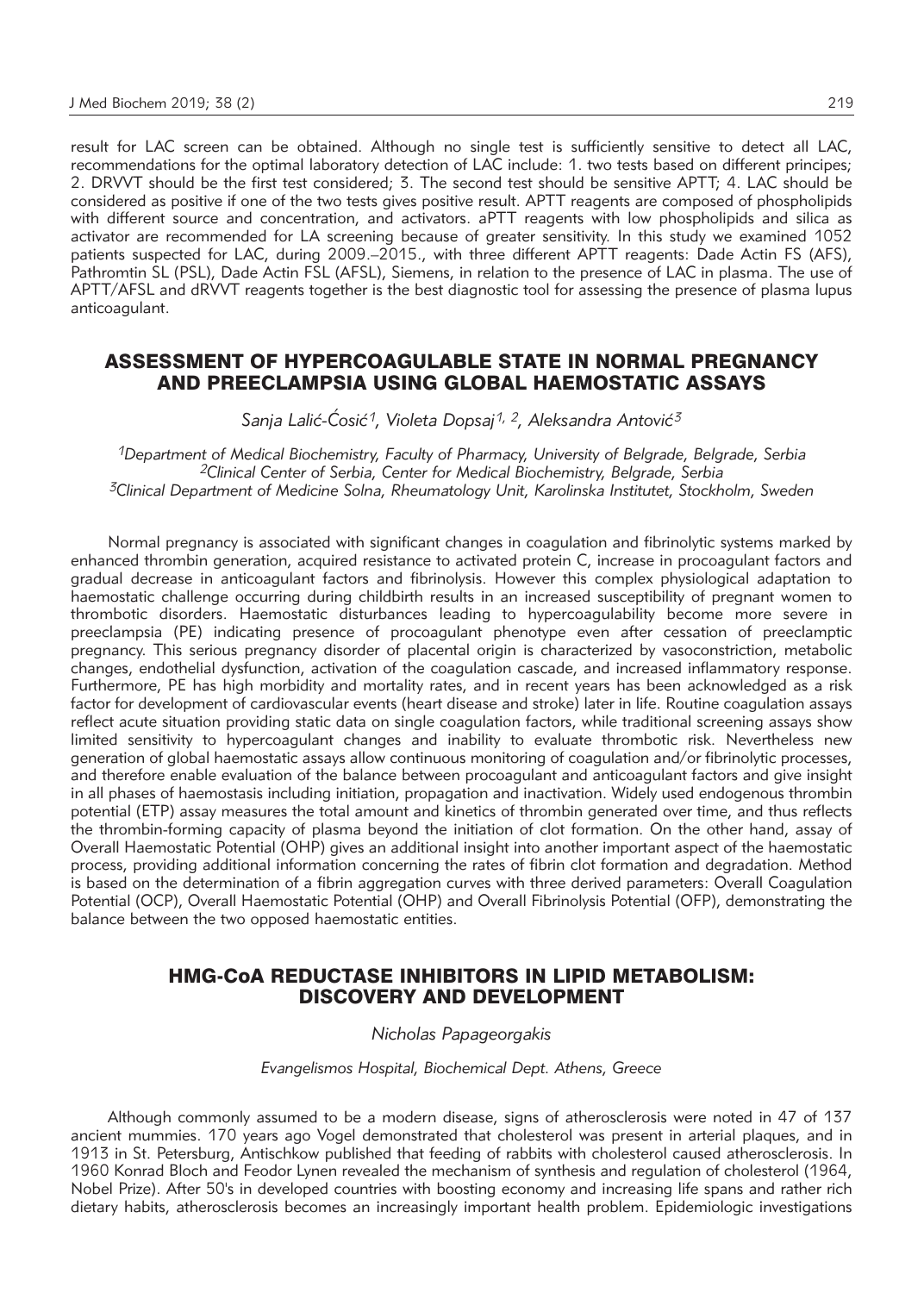established as major risk factor among others, the high blood cholesterol and intervention studies showed that lowering cholesterol levels would help reduce risk for CVD. Scientists began searching for drugs to lower blood cholesterol. Cholesterol-lowering agents like Nicotinic acid, Cholestyramine, Clofibrate and derivatives of it called fibrates, were developed but none of these could be considered ideal in terms of efficacy or safety. In the 1950s and 1960s, the research effort tried to find molecules that would block some steps in the biosynthesis of cholesterol. Akira Endo, a Japanese Biochemist, inspired by Fleming's success with molds, began his project using culture broths of thousands of fungi to find a potential inhibitor of HMG-CoA reductase, the rate-controlling enzyme in cholesterol synthesis. After many challenges he finally succeeded to discover Compactin, the first Statin in 1976. Brown and Goldstein who discovered the LDL receptor (Nobel Prize in 1985), confirmed the strong connection between HMG-CoA reductase activity and the functioning of the receptor. Soon thereafter it was shown that the HMG-CoA reductase inhibition increased messenger RNA for LDL receptors in the liver and the density of LDL receptors as well, on the surface of liver cells. Since then, 6 statins, including 2 semi-synthetic statins and 4 synthetic statins have been introduced to the market. Efficacy of statins as therapeutic drugs is related to their hydrophobic/hydrophilic properties. Some statins undergo extensive CYP450 metabolism, which can increase the likelihood of drug Pharmacokinetic interactions. Today statins are widely prescribed for treating atherosclerosis and about 30 million people worldwide are taking statins. They have shown benefit in reducing cardiovascular disease and mortality in those with few side effects.

## THE CONTRIBUTION OF THERAPEUTIC DRUG MONITORING LABORATORY IN HEALTHCARE. CHALLENGES AND PERSPECTIVES

#### *Angela Melpidou*

#### *Biochemical Department, Therapeutic Drug Monitoring Laboratory »Evangelismos« General Hospital, Athens, Greece*

Until the late 1960s and early 1970s, it has been customary practice for the physicians to adjust the dosage of drugs by trial-and-error processes. The clinical utility of TDM emerged when it became clear that not all patients have an optimum response to treatment. The surge of research work showed that the interindividual variability to the pharmacological response is due to factors named pharmacokinetics (what the body does to the drug) and pharmacodynamics (what the drug does to the body). Therapeutic Drug Monitoring (TDM) is the measurement of specific drugs in body fluids, at timed intervals, usually at steady state and at distributional equilibrium, aiming at personalizing the dosage scheme, in order to maintain the drug concentration in the bloodstream in a target range namely therapeutic, that results in maximizing the efficacy and minimizing the toxicity of the drug. Various physiological, pathological and pharmacological factors contribute to the variability of the pharmacokinetic (PK) profile of a drug that determines the drug concentration in the bloodstream. The appropriate adjustment of the dose that results in maintaining the drug level into the therapeutic range minimizes the PK causes that affect the therapeutic response. Drug concentration monitoring is valuable mainly for longterm used drugs with narrow therapeutic index, high inter-individual variation in pharmacokinetics but low in pharmacodynamics, no good clinical markers of effect and appropriate analytical methods of measurement. A properly applied TDM is particularly useful in the following circumstances: assessment of compliance, individualization of treatment, control of drug-drug interactions, and investigation of overdose or suspected toxicity. For the implementation and benefit of effective and accurate TDM data, a number of requirements must be fulfilled such as: patient information, appropriate sampling time and specimen, valid analytical scheme, correct interpretation and response by the clinicians. The development of analytical methods with great sensitivity, specificity, precision and accuracy has expanded TDM services from the original measurement of digitalis to a broad spectrum of many important life-sustaining drugs such as antiepileptics, antibiotics, analgesics, immunosuppressive, antifungals, antiretroviral, antineoplastic, and psychoactive. Recently, a useful adjunct to the classical TDM (which is based on pharmacokinetics) has proved to be pharmacodynamics monitoring that focuses on the biologic effect of the drug on its target. Nowadays, a number of challenges are to be met, to ensure that TDM becomes a valuable tool in the treatment of many diseases e.g. measuring drug concentrations at the bedside in a timely manner, novel sampling strategies such as dried blood spot sampling, external quality assurance programs, improving assays for real-time pharmacodynamics monitoring by appropriate therapeutic biomarkers, algorithms to enable rapid and precise dosage adjustment, effective educational programs for the users of TDM services. Today, in the era of evidence-based medicine, the optimum dosage regimenpersonalization strategy should meet at the convergence of classical TDM, pharmacodynamics biomarkers and of course pharmacogenomics.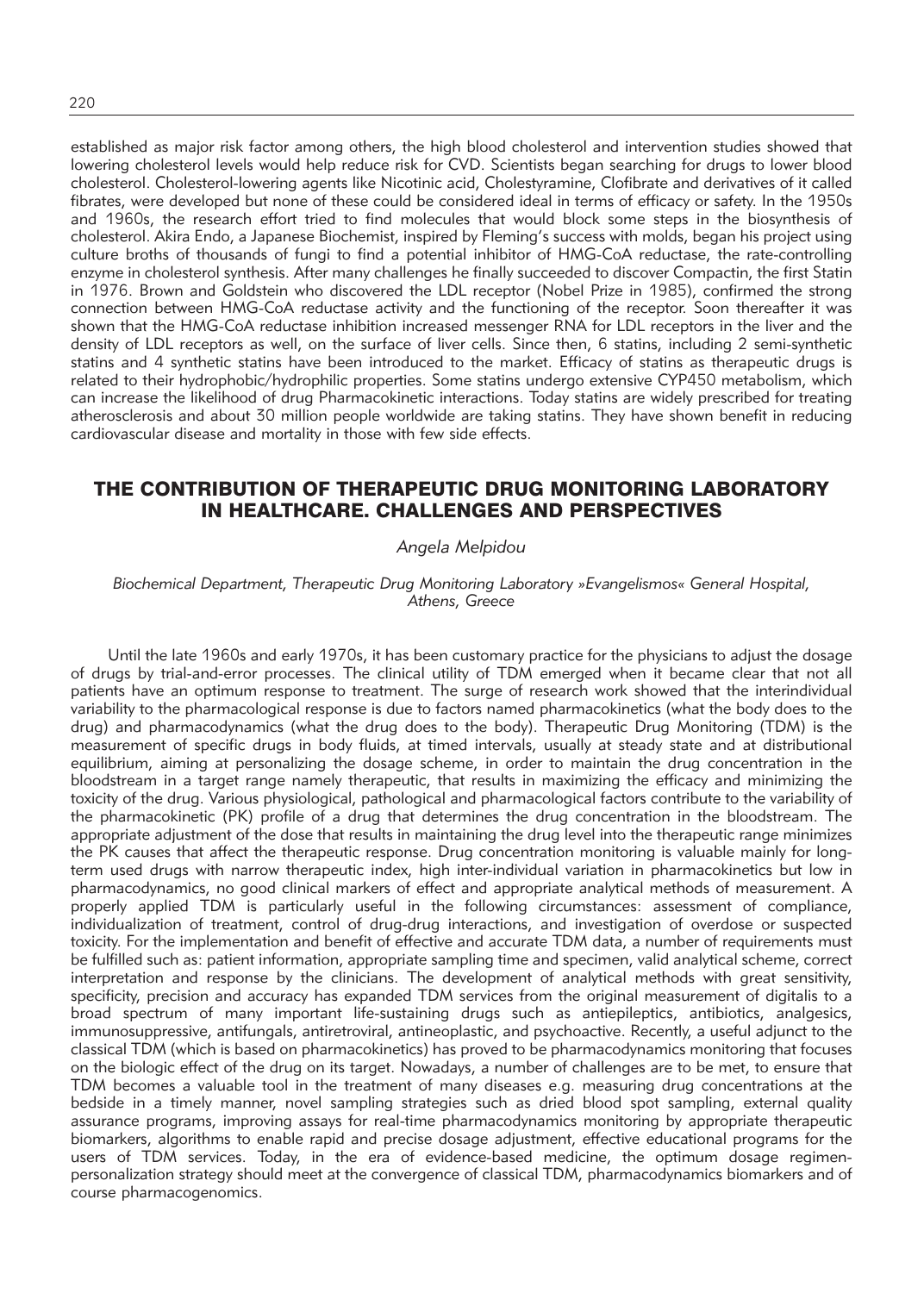## THE INTEGRATION OF PHARMACOGENOMICS INTO CLINICAL PRACTICE

#### *Andriani Grigoratou*

*Biochemical Department, Therapeutic Drug Monitoring Laboratory, »Evangelismos« Hospital, Athens, Greece*

Pharmacogenomics is a useful and revolutionary combination of pharmacology and genomics. In the post genome era, that is since 2002, after the publication of the human genome sequence, in order to display a more accurate description of patient's drug response, it is imperative to take into consideration not only the age, the gender, the lifestyle, the weight and the health status, but also to examine the genomic fingerprint. Pharmacogenomics offer the possibility to manage the inter-individual variability and personalize the medication s dose, that is to identify responders and non- responders, to avoid toxicity (adverse drug reactions, ADRs), to optimize the drug dose, according to Hippocratic injunction »Primum non nocere«, »u« and in English »first, do no harm«. A patient's response, the pharmacokinetics and pharmacodynamics of a medication may vary with respect to the individual's alleles. The individualized treatment of a disease, the personalized choice and the individualized dosage of a patient offer an effective targeted treatment for a patient. The field of pharmacogenomic tests is rapidly expanding. More than 200 drugs already have pharmacogenomics biomarkers' information on their labels and package inserts (https://www.fda.gov/drugs/scienceresearch/ucm572698.htm). Pharmacogenomics tests make sure and focus on the well-known 5 rights of medication administration: that the right patient receives the right drug at the right time, in the right dose, by the right route. The majority of pharmacogenomics biomarkers' information concern anticancer therapy. The Pharmacogenomics Knowledge Base (www.pharmgkb.org) is a source of information on the genetic variation of drugs response. It includes clinical information: drug labeling, potentially clinical gene–drug interactions, genotype–phenotype relationship and dosing guidelines. Given the whole-genome sequencing rate cost shrinkage in the last years, pharmacogenomics tests can be readily applicable to the clinical practice.

#### PHARMACOGENOMIC APPROACH IN DEFINING SENSITIVITY TO SSRI THERAPY, EXPLORING REGULATION OF GENES CODING ITGB3 AND CHL1

*Vesna Pe{i}1 , David Gurwitz2*

*1University of Belgrade, Faculty of Pharmacy, Serbia 1Department of Human Molecular Genetics and Biochemistry, Sackler Faculty of Medicine, Tel Aviv University, Israel*

Pharmacotherapy of major depressive disorder (MDD) is facing many challenges for decades. Selective serotonin reuptake inhibitors (SSRIs) are the first-choice drugs in modern antidepressant and anxiolytic pharmacotherapy; however, only about a half of the treated patients reach the remission state. Thus, personalized therapy based on the pharmacogenomic findings would be of great advantage in the future. Our previous in vitro genome-wide transcriptomic study on human lymphoblastoid cell lines exposed to the SSRI paroxetine for 21 days indicated that this treatment resulted in nearly two-fold increase of integrin 3 (ITGB3) gene expression, while it was demonstrated that ITGB3 protein up-regulates the serotonin reuptake transporter (SERT) activity. Also it was found that ITGB3 expression in PBMC was reduced in non-medicated MDD patients compared with healthy controls. Close homolog of L1 protein (CHL1), another brain-expressed cell adhesion protein, was also implicated in the mode of action of SSRIs, and based on in vitro studies, it was proposed that relative ratio of ITGB3/CHL1 and SERT could be linked to sensitivity to SSRI therapy. In a model of stress-induced depression we investigated expression of ITGB3, CHL1, ITGAV and SIRT1 in prefrontal cortex, and weather its' changes are associated with antidepressive effect of the SSRI citalopram and neuropeptide oxytocin in vivo. The study showed that in prefrontal cortex ITGB3 expression was reduced in a MDD model, while oxytocin and citalopram treatment attenuated this reduction. In addition, pro-anxiolytic parameters were positively correlated with PFC ITGB3 expression, while pro-depressive parameters were correlated with the PFC CHL1 expression. Thus, findings obtained in vivo complemented previous in vitro findings and further support the hypothesis of the role of ITGB3/CHL1 in sensitivity to SSRIs. Also, present findings imply that defining level of expression of these two genes in MDD patients could potentially help clinicians to predict outcome of the pharmacotherapy with SSRIs, and advocate for the broader relevance of the pharmacogenomics research.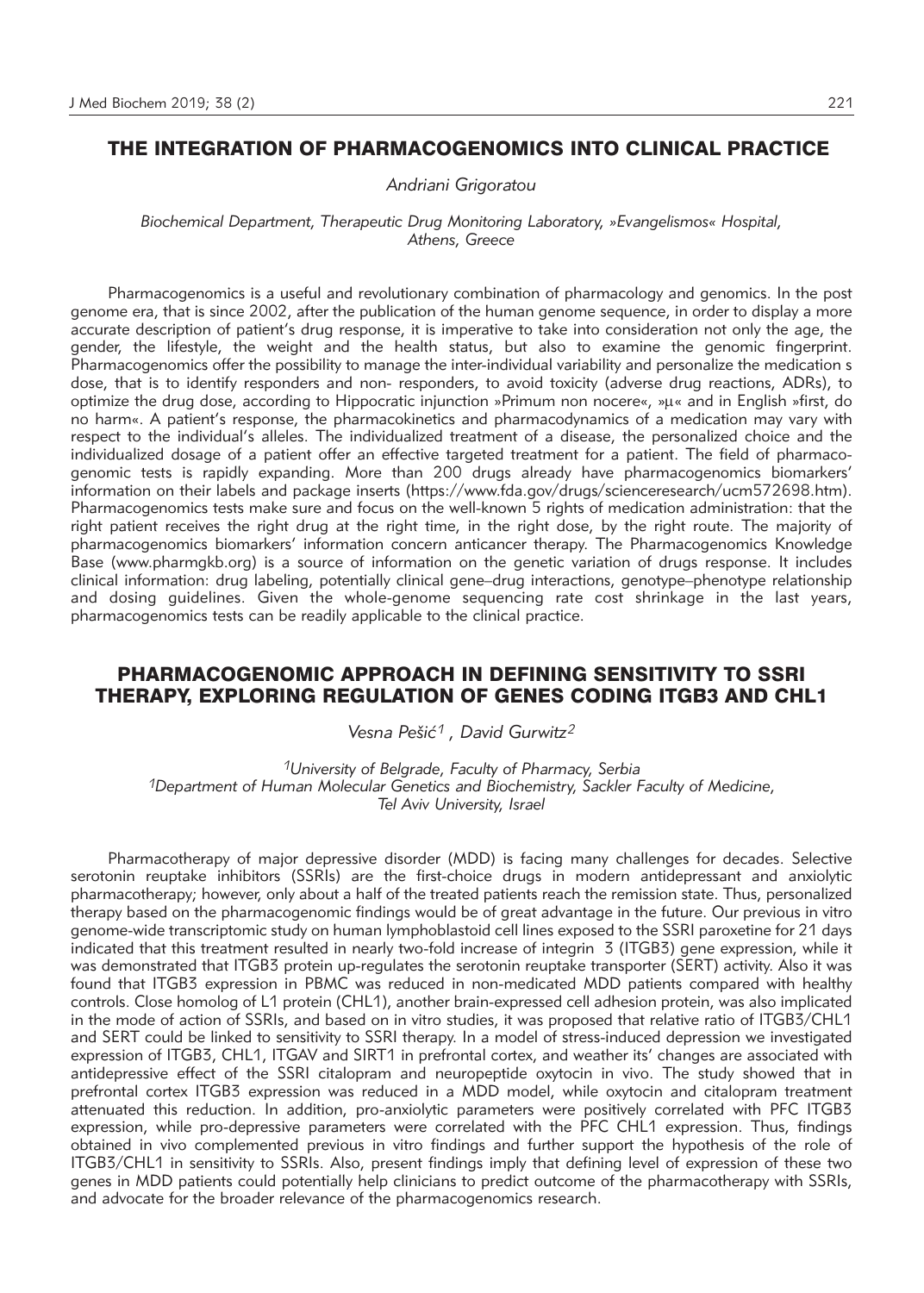## ENDOCRINE DISRUPTING CHEMICALS INDUCE OXIDATIVE STRESS

*Nuriye Nuray Ulusu*

*Koc University, School of Medicine, Department of Medical Biochemistry, Sariyer, Istanbul, Turkey*

Endocrine disrupting chemicals (EDCs) are naturally occurring compounds, but generally they are synthetic, found in thousands of products such as plastics, industrial chemicals, fuels, pesticides, fungicides, cosmetics and pharmaceuticals. They are used as preservatives in food and cosmetics, as plasticizer in toys and medical devices. EDCs can modify signals by inhibiting or activating them, that result in the malfunctions in the endocrine, developmental and reproductive system. Also, EDCs induces neural, immune health problems such as infertility, polycystic ovarian syndrome, endometriosis, reproductive tract anomalies, metabolic syndrome, obesity, hypertension, insulin resistance, diabetes, and dyslipidemia and multiple types of cancers. EDCs either natural or man-made, alters the receptor and enzyme activities that change the cellular metabolism and cellular communications to respond to the kind, concentration and exposure time. We have analyzed the regulatory enzyme activities that control the oxidized and reduced form of glutathione that affect oxidative stress. The metabolic end product of EDCs may be more toxic then the substance itself. Therefore, we analyzed the effects of these EDCs in detoxification pathways that depends on the successful completion of five enzymatic reactions; G6PD (Glucose-6-phosphate dehydrogenase), 6- PGD (6-phosphogluconate dehydrogenase), GST (Glutathione S-transferase), GPx (Glutathione Peroxidase) and GR (Glutathione reductase) activities were measured. Our data showed that, these enzyme activities were significantly affected due to type, concentration and exposure time.

#### WHAT ARE ENDOCRINE DISRUPTOR CHEMICALS AND THEIR EFFECTS ON THE ORGANISMS?

*Nurhayat Barlas*

*Hacettepe University, Science Faculty, Department of Biology, Beytepe Campus, Ankara, Turkey*

An endocrine-disrupting compound was defined by the U.S. Environmental Protection Agency (EPA) as »an exogenous agent that interferes with synthesis, secretion, transport, metabolism, binding action, or elimination of natural blood-borne hormones that are present in the body and are responsible for homeostasis, reproduction, and developmental process.« Endocrine- disrupting chemicals (EDCs) were originally thought to exert actions primarily through nuclear hormone receptors, including estrogen receptors (ERs), androgen receptors (ARs), progesterone receptors, thyroid receptors (TRs), and retinoid receptors, among others (Kandarakis et al., 2009). The group of molecules identified as endocrine disruptors is highly heterogeneous and includes synthetic chemicals used as industrial solvents/lubricants and their byproducts [polychlorinated biphenyls (PCBs), polybrominated biphenyls (PBBs), dioxins], plastics [bisphenol A (BPA)], plasticizers (phthalates), pesticides -methoxychlor, chlorpyrifos, dichlorodiphenyltrichloroethane (DDT), fungicides (vinclozolin), parabens and pharmaceutical agents [diethylstilbestrol (DES)]. Natural chemicals found in human and animal food (e.g., phytoestrogens, including genistein and coumestrol) can also act as endocrine disruptors. These chemicals are a group of endocrine-disrupting chemicals that accumulate at high concentrations in air, soil and aquatic environment with the use of detergents, paints, pesticides and plastic manufacturing. They are also found in the fluids and body fat of animals and humans (Céspedes et al., 2008; Kumaran et al., 2011). Due to their lipophilic properties, these compounds may accumulate in the body fat. BPA and phthalates are used in the manufacture of epoxy, polycarbonate and corrosion-resistant unsaturated polyester-styrene resins required for food packaging materials in industrial processing (Knaak and Sullivan, 1966; U.S Department of Health and Human Services, 1982; EFSA reports, 2017). The US Food and Drug Administration (FDA) have taken steps to reduce BPA exposure with food supplies and the US Environmental Protection Agency (EPA) has added BPA to the list of target chemicals (U.S. Environmental Protection Agency, 2010). The evidence for adverse reproductive outcomes (infertility, cancers, malformations) from exposure to endocrine disrupting chemicals is strong and there is mounting evidence for effects for effects on other endocrine systems, including thyroid, neuroendocrine obesity and metabolism, and insulin and glucose homeostasis.